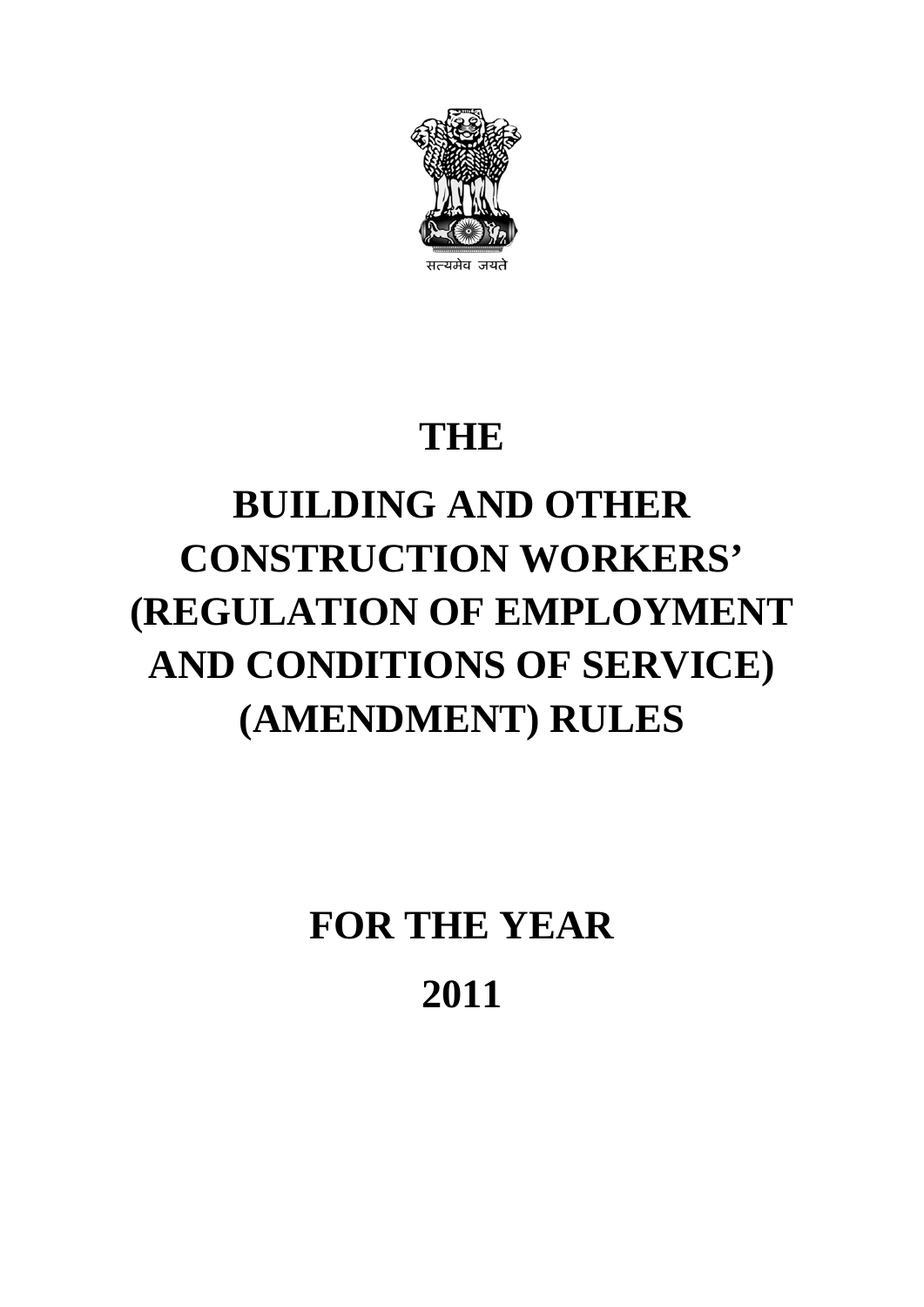## **The 23rd March, 2011**

**NO.FOR.14/2010/39** – In exercise of the powers conferred by Sub-clause (h) of Clause (1) and (2) of Section 40 of the Meghalaya Forest Regulation (Application & Amendment) Act, 1973 and Rule 88 of Meghalaya Financial Rules and in the interest of enhancing public service by instilling effective administration for enforcement of various acts and rules enacted to protect the forest & environment in the State of Meghalaya, the Governor of Meghalaya is pleased to create new Account Beats indicated here under with assigned jurisdiction with immediate effect.

| Sl. No.        | Name of the Forest Account |  | Jurisdiction                                    |                                                   |
|----------------|----------------------------|--|-------------------------------------------------|---------------------------------------------------|
|                | <b>Beats</b>               |  |                                                 |                                                   |
| $\overline{2}$ |                            |  | Songsak Forest Account Beat                     | The jurisdiction of the erstwhile Songsak Forest  |
|                | Office                     |  |                                                 | Beat including the Songsak Reserved Forest.       |
|                |                            |  |                                                 | The areas falling under the assigned jurisdiction |
|                |                            |  |                                                 | of new Songsak Forest Account Beat will now       |
|                |                            |  | be ceded from the erstwhile jurisdiction of the |                                                   |
|                |                            |  |                                                 | Darugre Range.                                    |
| 3.             |                            |  | Adokgre Forest Account Beat                     | The jurisdiction of the erstwhile Adokgre Forest  |
|                | Office.                    |  |                                                 | Beat including the Ildek Reserved Forest. The     |
|                |                            |  |                                                 | areas falling under the assigned jurisdiction of  |
|                |                            |  |                                                 | the new Adokgre Forest Account Beat will now      |
|                |                            |  |                                                 | be ceded from the erstwhile jurisdiction of the   |
|                |                            |  |                                                 | Kharkutta Range.                                  |

#### R. M. Mishra

Commission & secretary to the Govt. of Meghalaya,

Forests & Environment Department,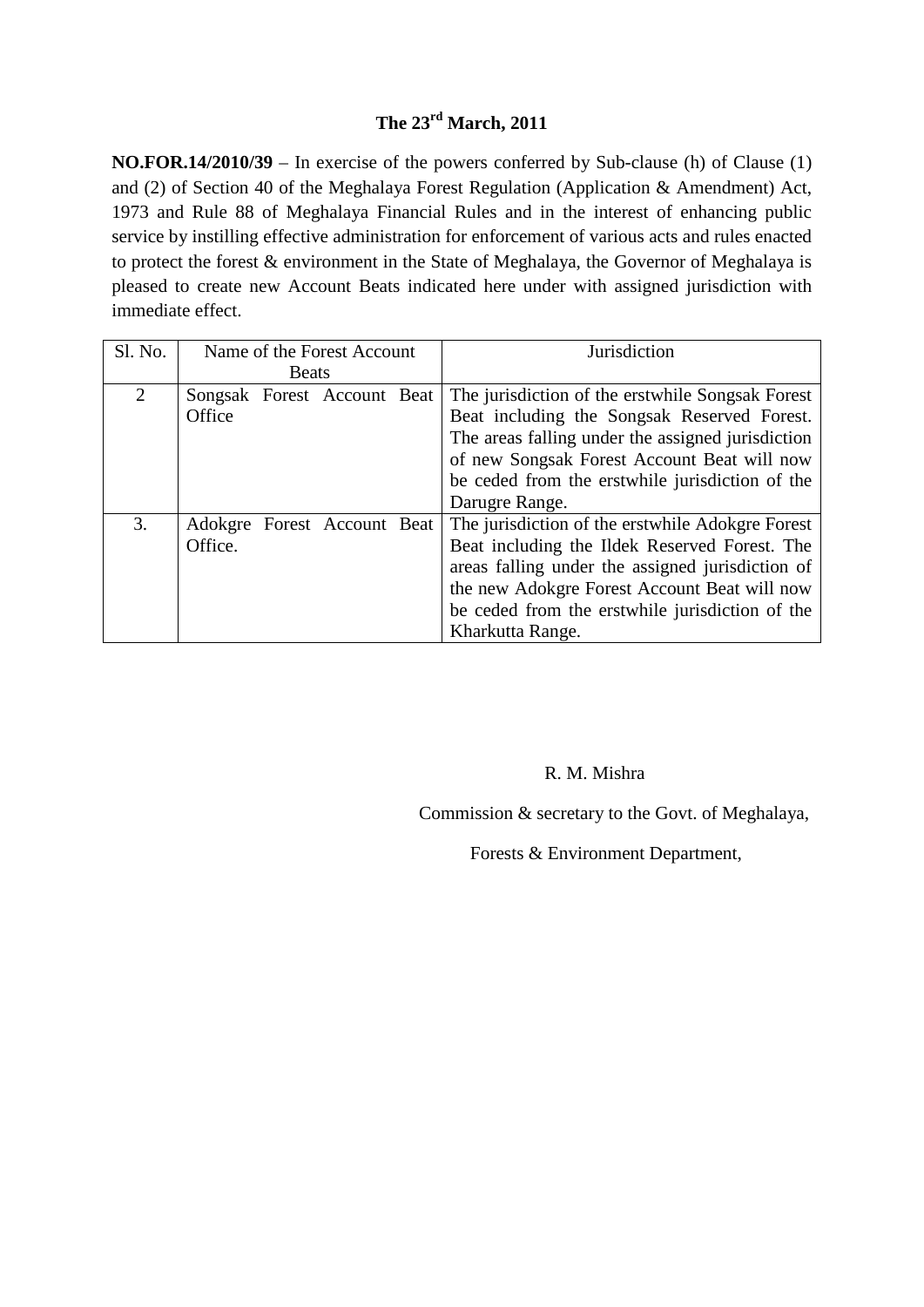#### **The 28th March, 2011**

**NO.LBG.125/96/Pt/Vol.II/338** – In exercise of the powers conferred by section 62 and section 40 of the Building and other Construction Workers (Regulation of Employment and Conditions of Service) Act, 1996 (Central Act 27 of 1996), the State Government is pleased to make the following rules to amend the Meghalaya Building and Other Construction Workers (Regulation of Employment and Conditions of Service) Rules, 2008 (hereinafter referred to as the principal rules) after consultation with the Expert Committee :-

- 1. **Short title and commencement** (1) These rules may be called the Meghalaya Building and Other Construction Workers (Regulation of Employment and Conditions of Service) (Amendment) Rules, 2011.
	- (2) They shall come into force at once.

#### 2. **Addition of new Rules** –

(1) After rule 2 of the principal rules, the following rule 3 and rule 4 shall be added, namely –

**3. Interpretation of words not defined** – Words and expressions not defined in these rules but defined or used in the Act shall have the same meaning as assigned responsibility to them in the Act.

**4. Savings** – The provisions of these rules shall be in addition to and not in substitution for or in adminution of the requirements imposed by the Act.

(2) After rule 255 of the principal, the following rules shall be added, namely;

**"256 Constitution of the Board** – (1) The Board shall consist of –

- i) a Chairperson to be appointed by the State Government who shall be eminent person having adequate knowledge and experience in building and other construction works;
- ii) A member to be nominated by the Central Government;
- iii) Not more than five persons representing the building and other construction workers nominated by the State Government;
- iv) Not more than five persons from among the employers of construction and other building workers nominated by the State Government;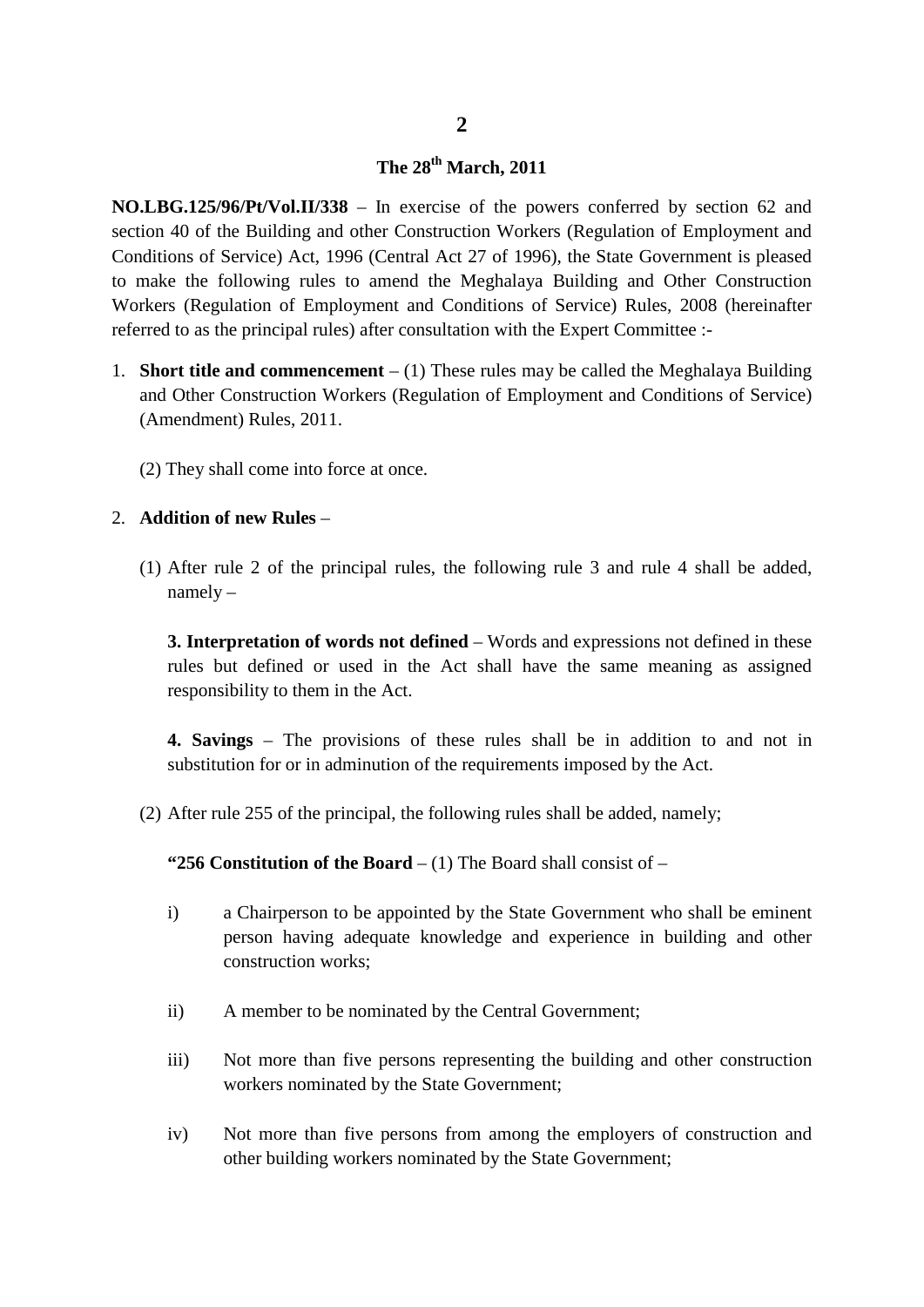v) Not more than five members representing the State Government of whom one shall be the Chief Inspector of building and construction of the State, one shall be a representative of Finance Department, one shall be representative of Law Department and one shall be the representative of Labour Department, in the Secretariat.

(2) One of the nominated members shall be a women and the number of members nominated under clauses (iii), (iv) and (v) of sub-rule (1) shall be equal.

(3) The term of office of the Chairman and the members of the Board other than the official members shall be 3 years from the date of their appointments:

Provided that the members may continue in office till their successors are appointed.

**"257. Filling up of casual vacancies** – A member nominated to fill a casual vacancy shall hold office for the remaining period of the term of office of the member in whose place he is nominated.

**"258. Meeting of the Board** – The Board shall ordinarily meet once in two months:

Provided that the Chairperson shall, within fifteen days of the receipt of a requisition in writing from not less than one third of the members of the Board, call a meeting thereof.

**"259. Notice of meeting and list of business** – Notice intimating the date, time and venue of every meeting together with a list of business to be transacted at the meeting shall be sent by registered or by special messenger to each member of fifteen days before the meeting:

Provided that when the Chairperson calls a meeting for considering any matter which in his operation is urgent, notice of not less than three days shall be deemed sufficient.

**"260. Chairperson to Preside at meetings** – (1) The Chairperson shall preside over every meeting of the Board in which he is present, and if, for any reason the Chairperson is unable to attend the meeting any member nominated by the Chairperson in this behalf shall preside over the meeting.

(2) When the Chairperson is absent and no member has been nominated by the Chairperson under sub-rule (1), the members present shall elect one of them to preside over the meeting and the member so elected shall exercise of the powers of the Chairperson in conducting the meeting.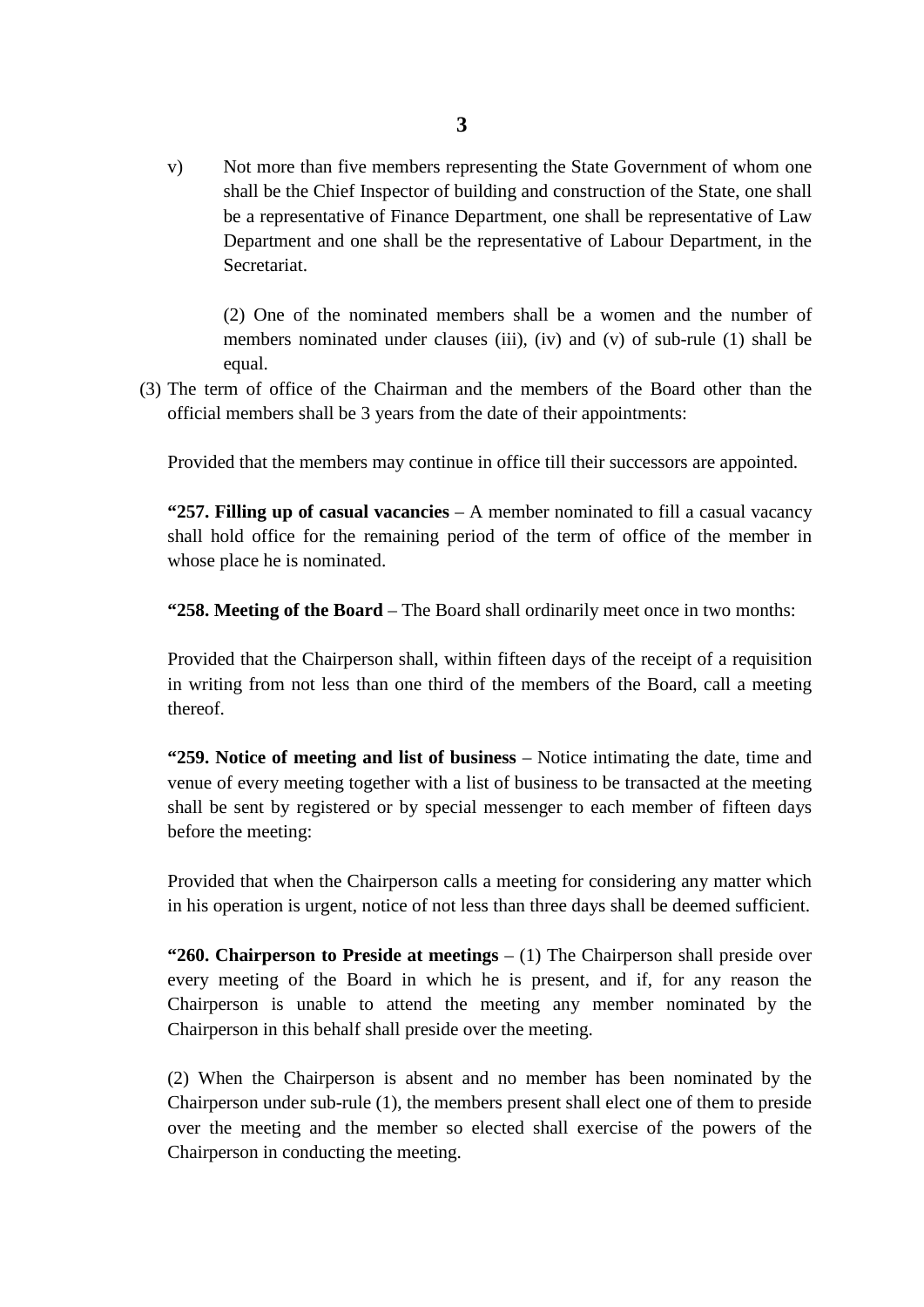(4) No business shall be transacted at any meeting of the Board unless at least six members are present, of whom one shall be from among these nominated under clauses (v) of sub-rule (1) of Rule - 54

**"261. Absence from the State** – If any member leaves the State for a period of not less than six months without intimation to the Chairperson he shall be deemed to have resigned from the Board.

**"262. Transaction business** – Every question considered at a meeting of the Board shall be decided by a majority of the votes of the members present and voting and in the event of any equal votes the Chairperson shall have and exercise a casting vote.

**"263 – Minutes of the meeting** – Every decision taken at a meeting of the Board shall be recorded in a minutes book at the same meeting and signed by the Chairperson. The minutes Book shall be a permanent record.

**"264. Fees and Allowances** – (1) Every non-official member of the Board shall be paid a sitting fee of hundred rupees of such amount as may be fixed by the State Government from time to time, for attending a meeting of the Board. This fee shall not be applicable for sub-committee meetings.

(2) The Chairperson shall be paid an honorarium of Rs. 4000 per mensem.

(3) Every non-official member shall be paid travelling allowance and daily allowance for attending the meeting of the Board at such rates admissible to Grade – I officers of the Government.

(4) The travelling allowance and daily allowance of an official member shall be governed by the rules applicable to him for journey performed on official duties and shall be paid by the Board.

**"265. Appointment of sub-committee** – (1) The Board may appoint such sub committees as it may deem fit for the proper discharge of its duties and the members of such sub-committee shall be allowed travelling allowance and daily allowance at the rates and subject to the conditions specified under Rule 264.

(2) **Constitution of sub-Committee** – The Committee shall consist of the following person, namely –

- (a) Chairperson of the Board;
- (b) One member representing the employers;
- (c) One member representing the building workers; and
- (d) Two members representing the Government.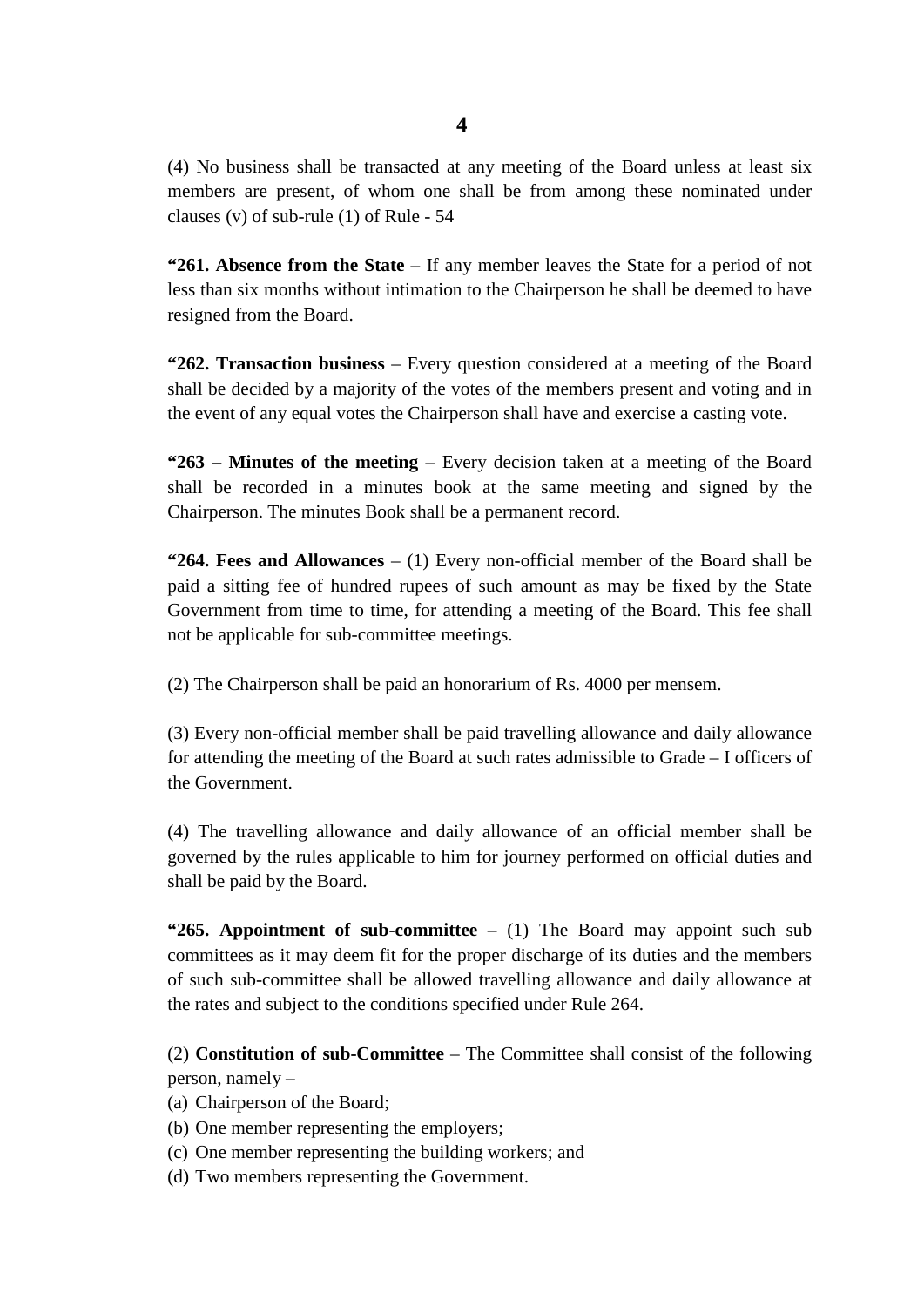(3) The Chairperson of the Board shall be the Chairperson of the Sub-Committee also. If the Chairperson is absent at any time the members present shall elect one among them to preside over the meeting.

(4) No business shall be transacted at a meeting of the sub-committee unless at least three members of the Committee are present of whom one shall be from the members representing employers and another once shall be from the members representing building workers.

(5) The term of the sub-committee shall be one year from the date of its constitution:

Provided that the sub-committee shall continue in office until a new committee is constituted:

Provided further that in no case the sub-committee shall continue beyond a period of two years from the date of its original constitution.

(6) The recommendation of the sub-committee shall be placed before the Board for its decision.

**"266. Opening of Districts and Sub-divisional offices** – The Board may, with the approval of the State Government open District and Sub-Divisional level offices as it may consider desirable for the purpose of implementing the welfare schemes under the Act.

**"267. Power and duties of the Board** – (1) The Board shall be responsible for –

- (a) All matters connected with the administration of the fund;
- (b) Laying down policies for the deposits of the amount of the fund;
- (c) Submission of annual budget to Government of sanction;
- (d) Submission of annual report to Government on the activities of the Board;
- (e) Proper maintenance of accounts;
- (f) Annual audit of accounts of the Board in accordance with the provisions of the Act;
- (g) Collection of contribution to the fund and other charges;
- (h) Launching of prosecutions for and on behalf of the Board;
- (i) Speedy settlement of claims and sanction of advances and other benefits;
- (j) Proper and timely recovery of any amount due to the Board;

(2) The Board shall furnish information to the State Government on such matters as the State Government matters refer to it, from time to time.

**"268. Secretary to Board** – (1) The Secretary of the Board shall be the Chief Executive Officer of the Board.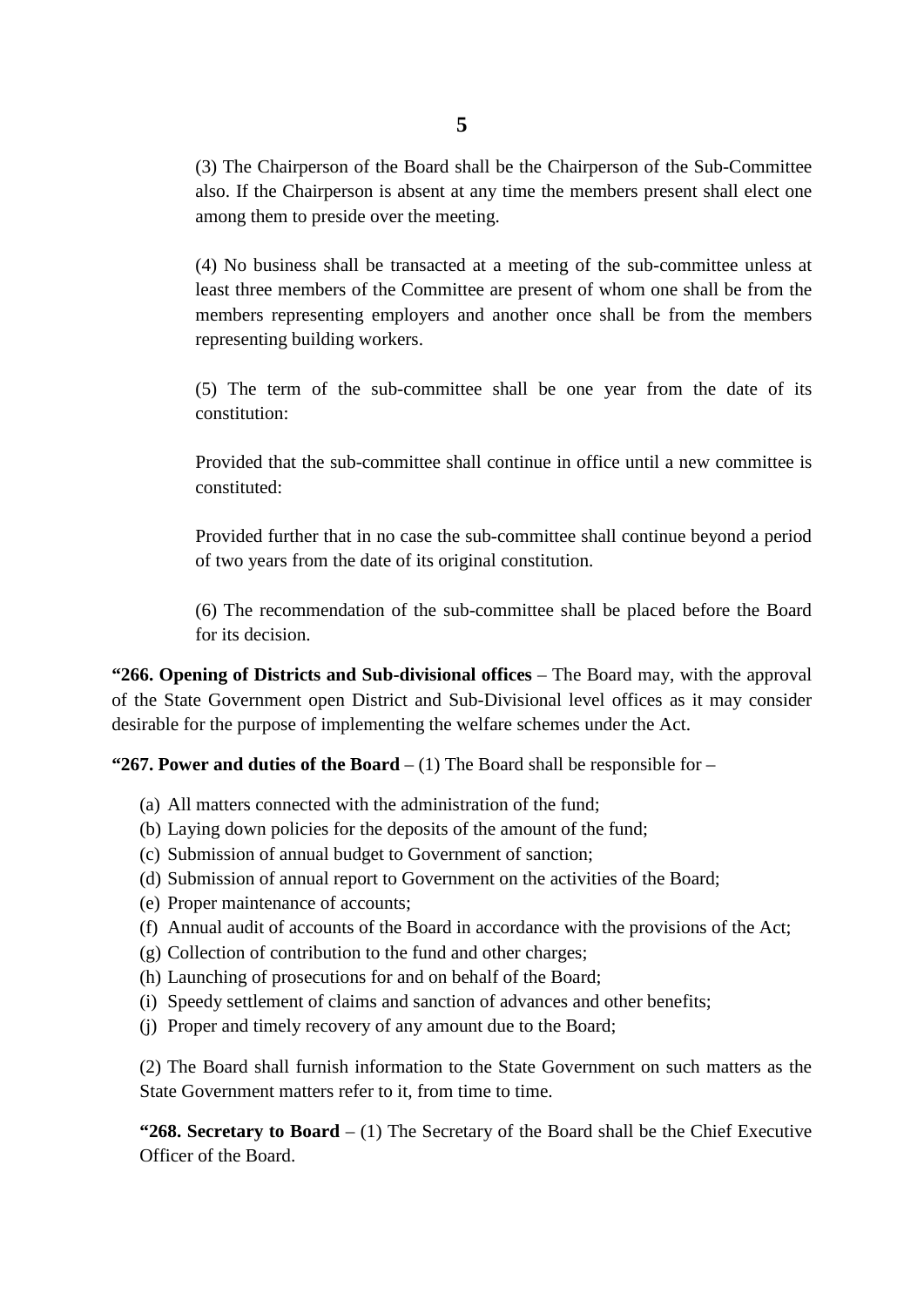(2) The Secretary shall, with the approval of the Chairperson issue to convene meeting of the Board and keep the record of minutes and shall necessary steps for carrying out the decision of the Board.

**"269. Appointment of Secretary and other officers** – (1) The Board may, with the prior concurrence of the State Government, appoint an officer of the Government not below the rank of a Labour Commission of the labour Department as Secretary of the Board.

(2) The Board may, with the prior concurrence of the Government appoint –

- i) As many officers of the Government not below the rank of Labour Officer Grade I in the Labour Department; and
- ii) Such other officers and employees of any other department of the Government, as it consider necessary, to assist the Board in the efficient discharge of its functions under the Act.

**"270. Administrative and financial power of the Secretary** – (1) The Secretary of the Board may, without reference to the Board, sanction expenditure and contingencies supply services, purchase of articles, refund for administering the fund subject to the limits up to which he may be authorized to sanction expenditure on any single item from time to time by the Board.

(2) The Secretary may also exercise such other administration and financial powers other than those specified in sub-rule (1) above, as may be delegated to him, from time to time by the Board.

(3) The Board may, from time to time delegate, subject to such conditions as it may deem fit, administrative and financial powers to any other officer under its control and supervision to the extent considered necessary for its efficient functioning.

**"271. The Meghalaya Building and Other Construction Workers' Welfare Fund** – (1) The Board may, as soon as may be after the coming into force of these rules, constitute a Fund to be called "The Meghalaya Building and Other Construction Workers' Welfare Fund" in accordance with the provision of the Act and these rules.

(2) The fund shall be constituted and administered by the Board.

(3) There shall be credited to the Fund.

- (a) Grant or loan by the Government of India, or by the State Government;
- (b) The contribution paid by the beneficiaries under these rules;
- (c) All sums received by the Board from such other sources as may be decided by the Central or State Government.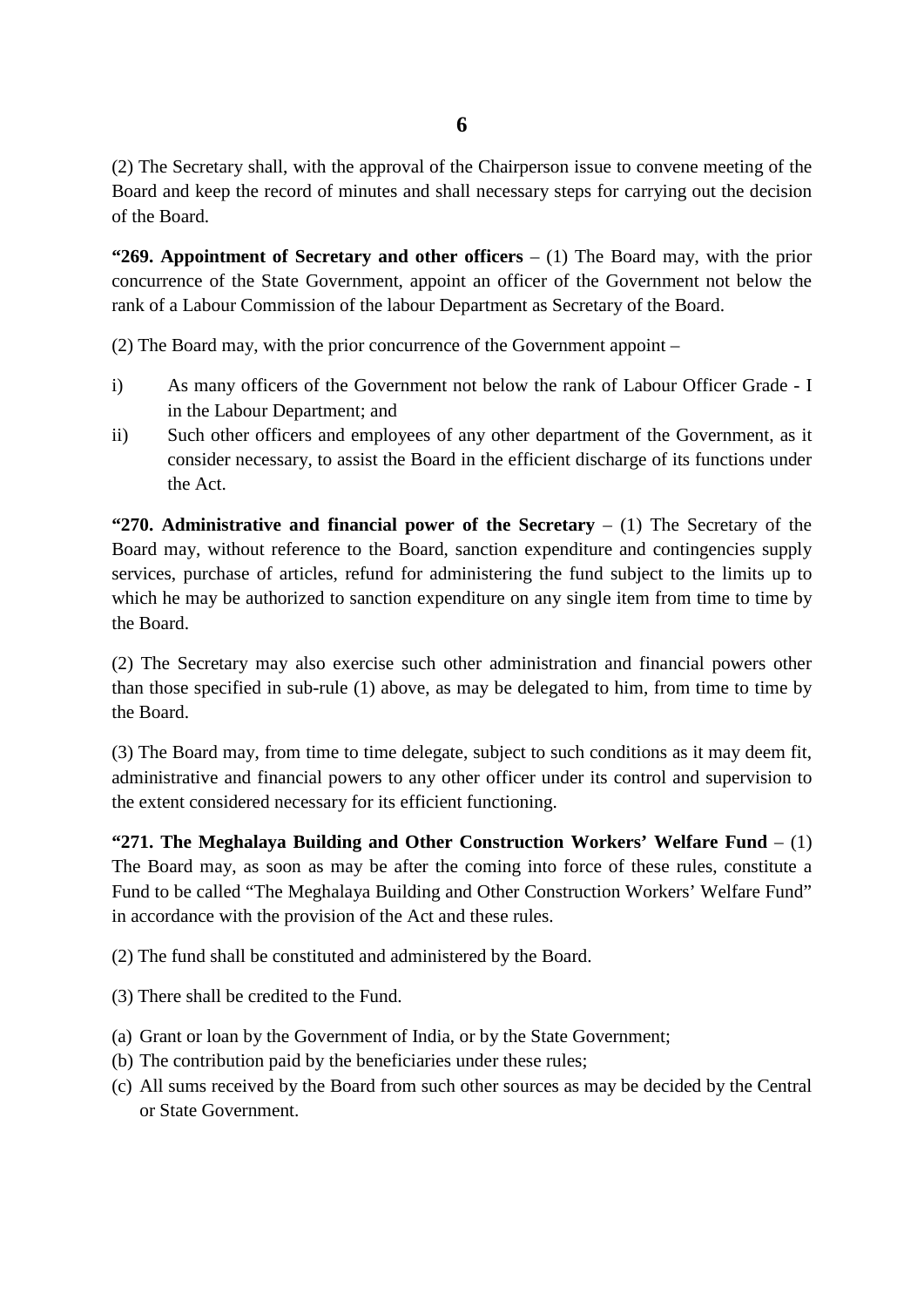**"272. Membership** – (1) Every building worker who is a citizen of India who has completed 18 years of age but has not completed 60 years of age and who is not a member in any other welfare fund established under any law for the time being in force shall be eligible for membership in the Fund.

(2) A certificate to prove age as specified below shall also be submitted along with the application –

- i) School records;
- ii) Certificate from the Registrar of Births and Deaths;
- iii) In the absence of the above certificate, a certificate from a Medical Officer not below the rank of an Assistant Surgeon in Government Service.
- iv) Electoral Photo Identity Card (EPIC)

(3) Certificate from the employer or contractor that the applicant is a construction worker shall be produced along with the applicant for registration. In case such a certificate is not available a certificate issued by the registered Construction Workers' Unions or a Certificate issued by the Labour Inspector of the concerned area or by Autonomous District Council may also be considered.

(4) Every building worker eligible to become a beneficiary to the Fund shall submit an application in Form No. XXVII to the Secretary or to an officer authorised by him in this behalf. Every such applicant shall be accompanied by the documents mentioned in this rule and a registration fee of Rs. 25 (Rupees Twenty Five).

(5) Where the Secretary or an officer authorised by him, is satisfied that the application fulfils the conditions, such building worker shall be registered as a member.

(6) Any person may within thirty days; file an appeal to the Board against the decision taken under sub-rule (5) and the decision of the Board thereon shall be final.

(7) The building worker shall also file a nomination in Form No. XXVIII. The nomination shall stand revised in the name of the spouse on his acquiring a family or on the happening of any legal change in the status of the family.

(8) The Secretary or other officer authorised by him in this behalf shall issue to every beneficiary an identity card with a photo of the beneficiary duly attested by competent Authority affix in Form No. XXIX and maintain a register of identity cards so issued in Form No. XXX.

**"273. Contribution to the Fund** – (1) A beneficiary of the fund shall contribute to the fund Rs. 30 per mensem. This contribution shall be remitted on annual basis in any of the banks specified by the Board in the district in which the member resides.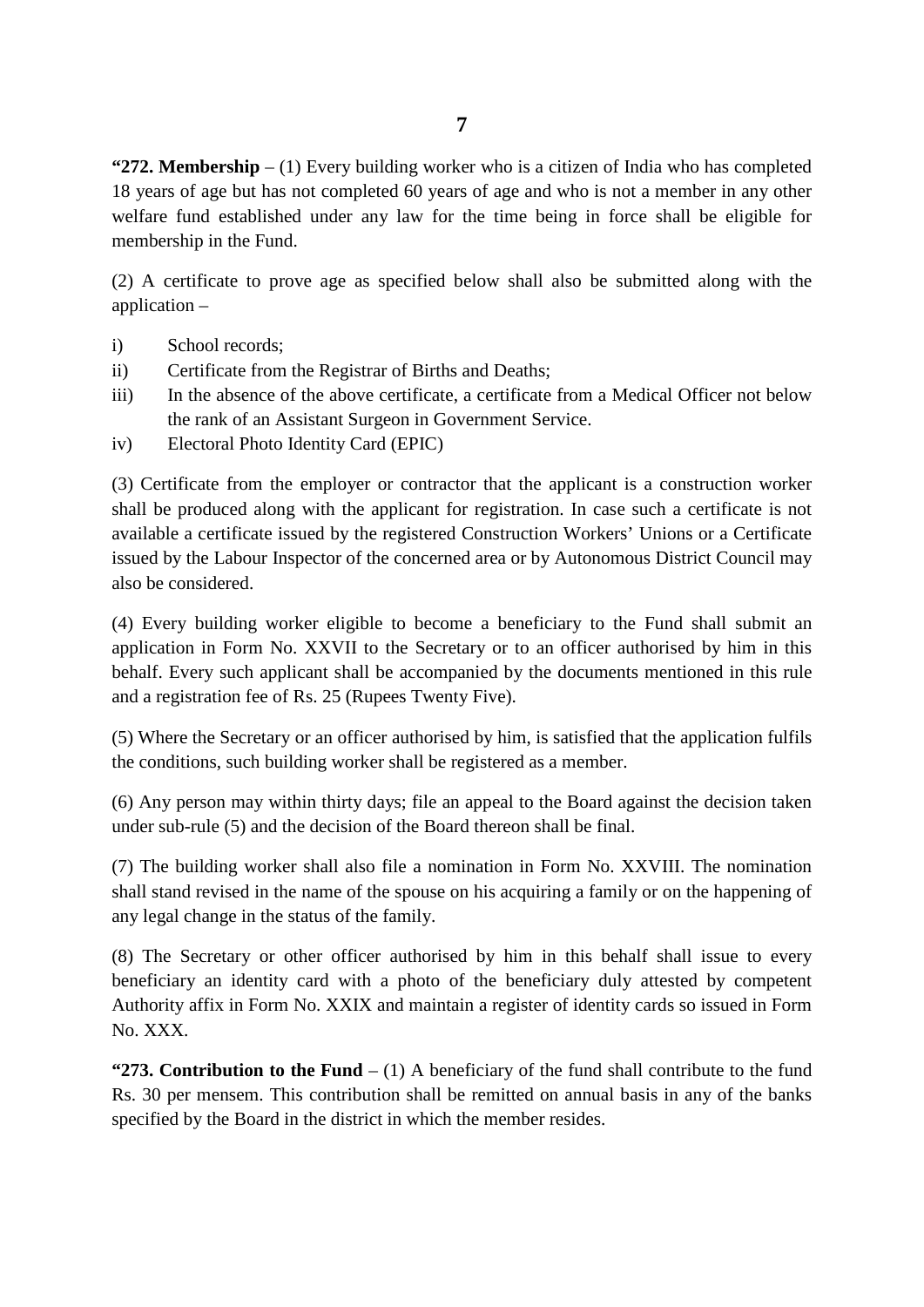(2) If a beneficiary commits defaults in the payment of contribution continuously for period of one year, he shall cease to be a beneficiary of the Fund. However, with the permission of the Secretary or an officer authorised by him in this behalf the membership may be resumed on repayment of arrears of contribution with a fine of Rs. 3 per month subject to the condition that such resumption shall not be allowed more than twice.

**"274. Duty of the employer to file returns** – (1) Every employer shall, within 15 days from the commencement of these Rules send to the Secretary a consolidated return containing the particulars of the building workers entitled to be registered showing their basic wages, allowances and amount being spent for the free supply of food, if any.

(2) Every employer shall, before the fifteenth day of every month send to the Secretary or any other authorised by him in this behalf a return in Form No. XXXI showing the details of the workers entitled to be registered as well as those left the service during the preceding month.

(3) Every employer shall furnish to the Secretary or any other officer authorised by him in this behalf, in Form No. XXXII particulars regarding the branches, Directors, Managers, Partners, Person/Persons who has/have the ultimate control over the affairs of his establishment.

**"275. Maintenance and production of Records and Registers** – (1) Every employer shall maintain a Register showing the particulars of the building workers and a Register of contribution in such form as may be directed by the Secretary or other officer authorised by him.

(2) Every employer shall whenever the Secretary or any other officer authorised by him required in person or by notice in writing, produce the records in respect of the building worker, shall deliver such records to the officer concerned in time and if the records are not returned he shall issue a receipt for the records so retained by him.

**"276. Transfer of accumulation in any Existing Fund** – (1) If a worker who becomes a member of the Fund is a member of another Welfare Fund, the concerned authorities shall transfer such deposits in the name of that member to this Fund.

(2) The authority of the other welfare fund shall, furnish to the Secretary or any other officer authorised by him in this behalf a statement showing the total accumulation in the credit of every member on the date of transfer under sub-rule (1) and the amount of advance if any taken by the member.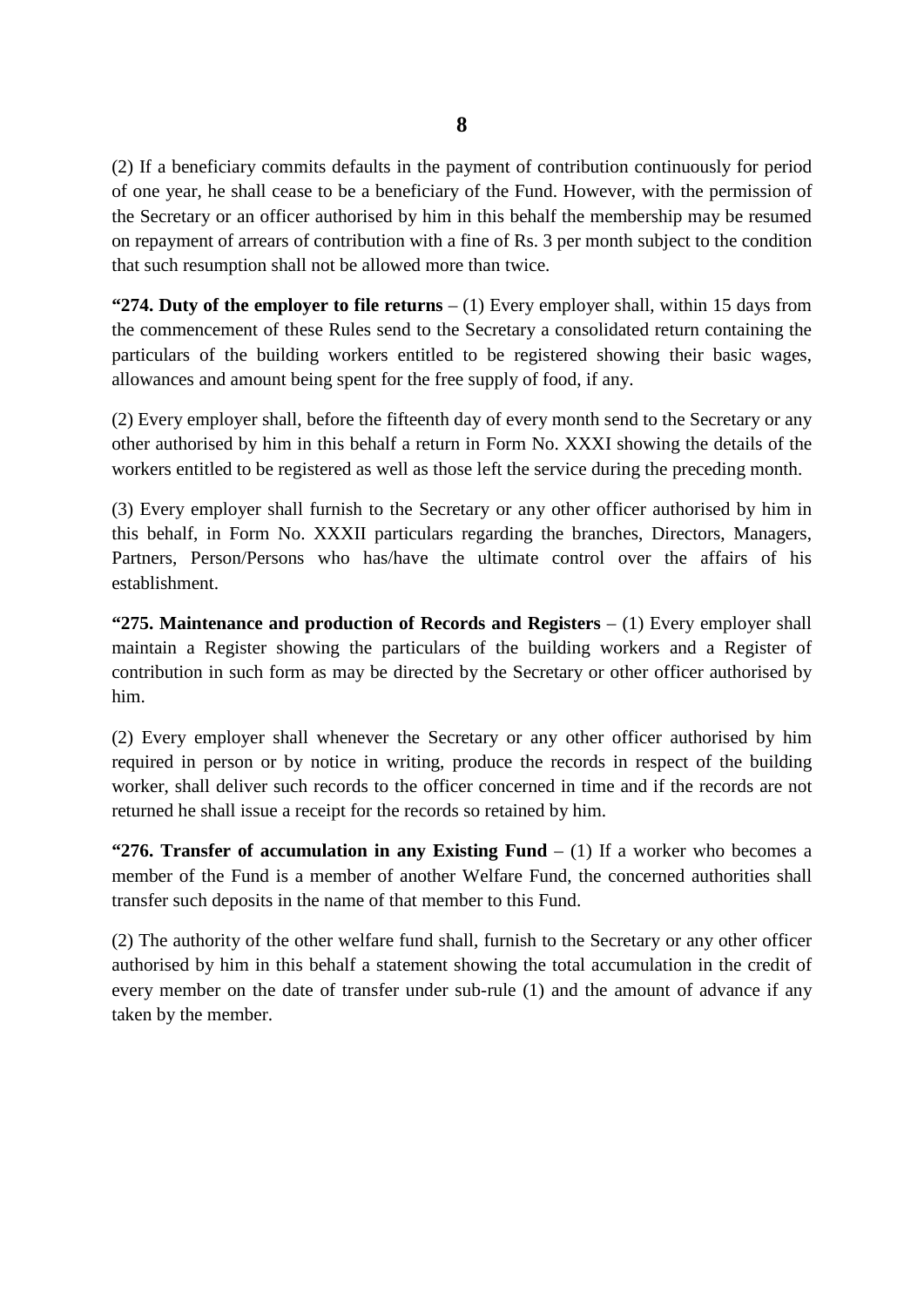**"277. Maternity Benefit** – The woman employer who is beneficiary of the fund shall be given Rs. 1000 each as maternity benefit during the period of maternity. On an application made by her in Form No. XXXIII with such other documents as may be specified the same shall be submitted for this benefit:

**"278. Eligibility for welfare pensions** – (1) A member of the fund who has been working as a building worker for not less than one year after the commencement of these rules shall on completion of sixty years of age be eligible for welfare pension. The welfare pension will become payable from the first day of the succeeding to the month in which he completed 60 years of age.

**"279. Procedure of payment of welfare pension** – (1) An application for welfare pension shall be submitted in Form No. XXXIV to the Secretary of the Board or the officer authorised by him for the purpose.

(2) If in the opinion of the Secretary of the Board or the officer authorised by him, the applicant is eligible for pension he shall sanction the welfare pension and send the welfare pension sanctioning order to the applicant.

Provided that no application shall be rejected unless the applicant has been given an opportunity of being heard.

(3) If it is found that the applicant is not eligible for welfare pension, the application shall be rejected and the applicant informed accordingly.

(4) The application may file appeal before the Board against decision taken under sub-rule (3) within 60 days from the date of the receipt of the order. However, the Board may for sufficient reason in writing, condone the delay up to one year in filing the appeal.

(5) The amount of pension shall be Rs. 150 per mensem. An increase of Rs. 10 shall be given for every completed year of service beyond 5 years. The Board may, with the previous approval of the Government, revise the welfare pension.

(6) The welfare pension sanctioning authority shall maintain a register in Form No. XXXV

**"280. Advance for purchase or construction of house** – (1) The Board may on application by a member, sanction on amount not exceeding Rs. 50,000 as advance for the outright purchase of a house or the construction of house. The beneficiary shall along with the application in Form No. XXXVI produce such documents as may be specified by the Board.

(2) No advance under sub-rule (1) shall be sanctioned to those who do not have membership in the fund continuously for five years and having 15 years service for superannuation.

(3) A completion certificate shall be submitted to the Secretary of the Board within six months from the date of drawal of advance. The amount sanctioned as advance shall be recovered in equal instalment as may be fixed by the Board.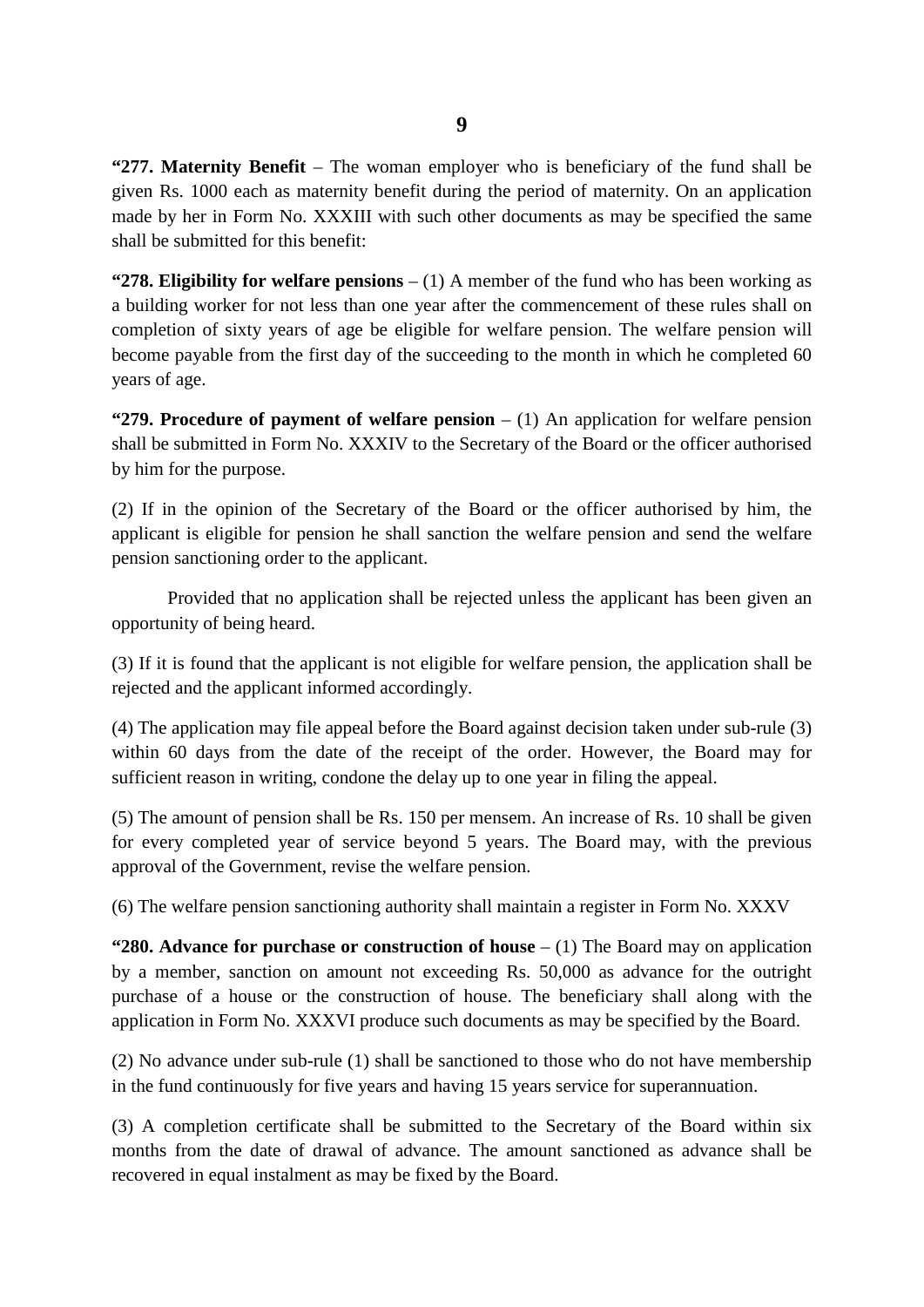**"281. Disability Pension** – (1) The board may sanction an amount of Rs. 150 per mensem as disability pension to a beneficiary who is permanently disabled due to paralysis leprosy, T.B., accident etc. In addition to this pension he will be eligible for an exgratia payment of not more than Rs. 5,000 depending upon the percentage of disability and subject to such conditions as may fixed by the Board.

(2) The application for disability pension and exgratia payment under sub-rule (1) shall be made in Form No. XXVII with such certificates and other documents as may be specified by the Board.

**"282. Loan for the purchase of Tools** – An amount of Rs. 5,000 will be sanctioned as loan to the members of the fund, for the purchase of tools. Those who have completed 3 years membership in the fund and those who remit contribution regularly will be eligible for this loan. The beneficiary should not have completed 55 years. The loan amount shall be recovered in not more than sixty instalments. An application in Form No. XXXVIII shall be made for this loan with such other documents as may be specified by the Board.

**"283. Payment of funeral Assistance** – The Board may sanction an amount of Rs. 1,000 to the nominees/dependents of a deceased member, towards funeral expenses. An application in Form No. XXXIX shall be submitted for this benefit.

**"284. Payment of Death Benefit** – (1) The Board may sanction an amount of Rs. 15,000 to the nominees/dependents of a member, towards death benefit, in case of death. If the death is due to an accident during the course of employment, the nominees/dependents of the member shall be given Rs. 50,000 towards death benefit.

(2) Application for Death Benefit – (1) A nominee who is entitled to death benefit under this rule shall submit to the Secretary or any other officer authorised by him an application in Form No.XL. A certificate regarding the death issued by a Government doctor not below the rank of an Assistant Surgeon shall be produce along with the application and other documents specified by the Board.

(3) The Secretary or the officer authorized by him may on receipt of the application conduct an enquiry with regard to the eligibility of the applicant.

(4) If the Secretary or the officer authorize by him is satisfied that the queen who has applied for financial assistance is entitled for such benefit he may sanction the amount.

(5) The sanctioning Authority shall maintain a register for this purpose in Form XLL.

(6) A person aggrieved by any decision taken under sub-rule (3) may file an appeal before the Board within 60 days from the date of receipt of the order under the sub-rule and the decision of the Board thereon shall be final.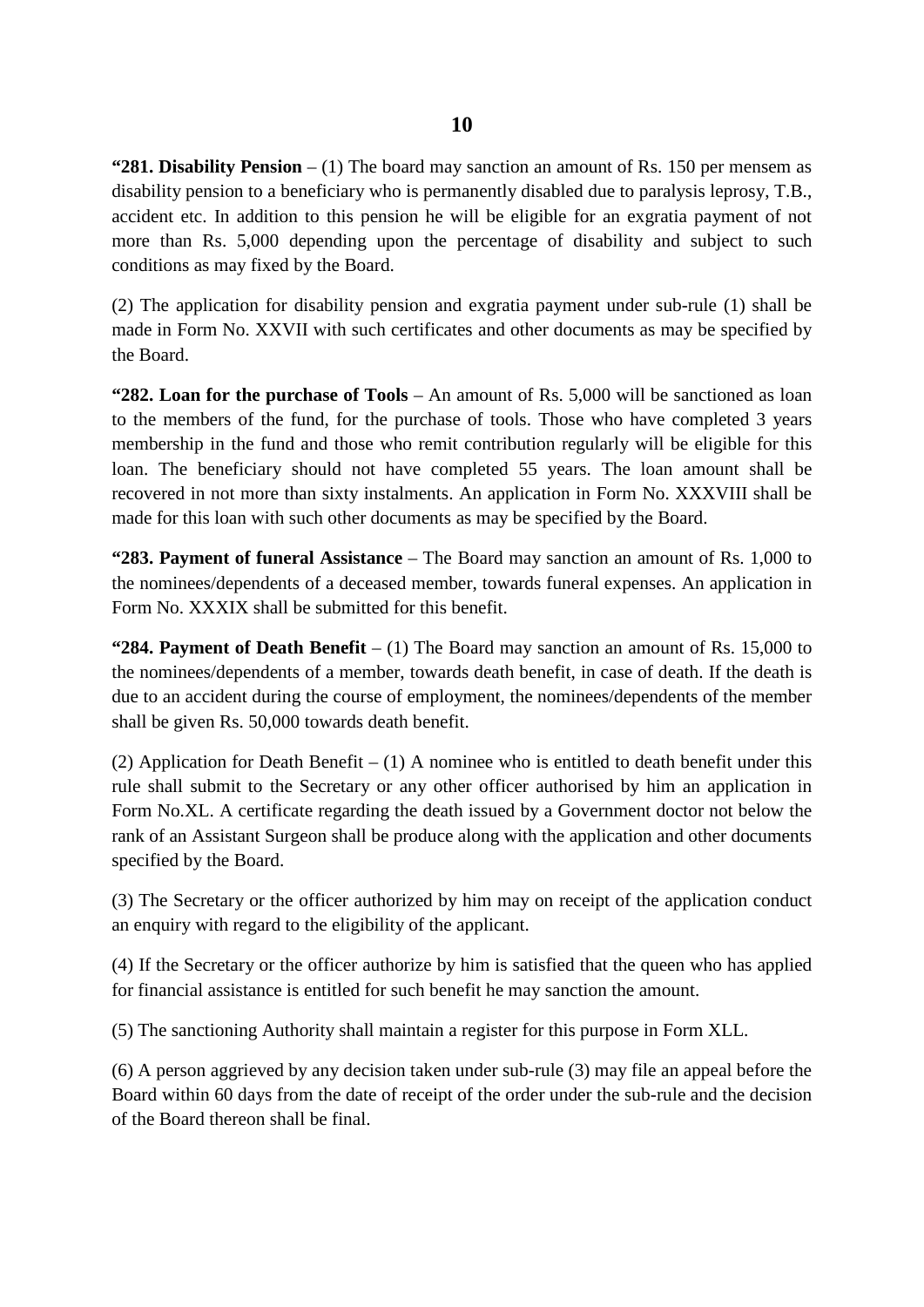**"285. Cash Award** – The Board may institute every year cash awards to three male and three female children each of the beneficiaries in each district at the rate of Rs. 1000, Rs. 750, Rs. 500 who scores highest mark in SSLC. An application in Form No. XLII shall be submitted with such documents and within such time as may be specified by the Board.

**"286. Education Institution** – The Board may start educational institution with a view to provide job oriented technical education to the children of the beneficiaries.

**"287. Medical Assistance to beneficiaries** – The Board may sanction financial assistance to the beneficiaries who are hospitalized for five or more days due to accident or any disease. The financial assistance shall be Rs. 200 for the first 5 days and Rs. 20 each for the remaining days subject to a maximum Rs. 1000. This assistance shall also be given to the beneficiary meet with an accident and put in plaster at residence. If disability is resulted due to accident, the worker shall be eligible for a financial assistance up to a maximum Rs. 5,000 depending of disability. The application on Form No. XLIII shall be submitted with such other documents as may be specified by the Board.

**"288. Financial assistance for education** – Children of the members shall be eligible for such financial assistance as may determine by the Board for such courses of study as may be specified by the Board from time to time. An application in Form No. XLIV shall be submitted with such documents and within such time as may be specified by the Board.

**"289. Financial Assistance for Marriage** – The building workers having continuous membership for 3 years shall be eligible to get financial assistance of Rs. 2,000 for the marriage of their children. A female member of this Fund is also eligible for this assistance for her own marriage. This assistance shall be sanctioned for the marriage of two children of the beneficiary. An application in Form No. XLV shall be submitted along with such other documents as may be specified by the Board.

**"290. Family Pension** – In the event of death of pensioner family pension shall be given to the surviving spouse. The amount of pension will be 50 % of the pension received by the pensioner of Rs. 100 whichever is higher. An application in Form No. XLVI shall be submitted with such documents as may be specified by the Board within 3 months from the date of death of the pensioner.

**"291. Recovery of advances and loans** – The Board shall have the power to stipulate the conditions for recovery of loan and advance.

**"292. Refund of the contribution of deceased member** – (1) On the death of a member the amount of contribution standing in his credit shall be given to his nominee. In the absence of nominee the amount shall be paid to his legal heirs in equal shares.

(2) All financial benefits under these rules than death benefit and medical assistance for accidents shall become payable only after one year of person becoming member of the Fund.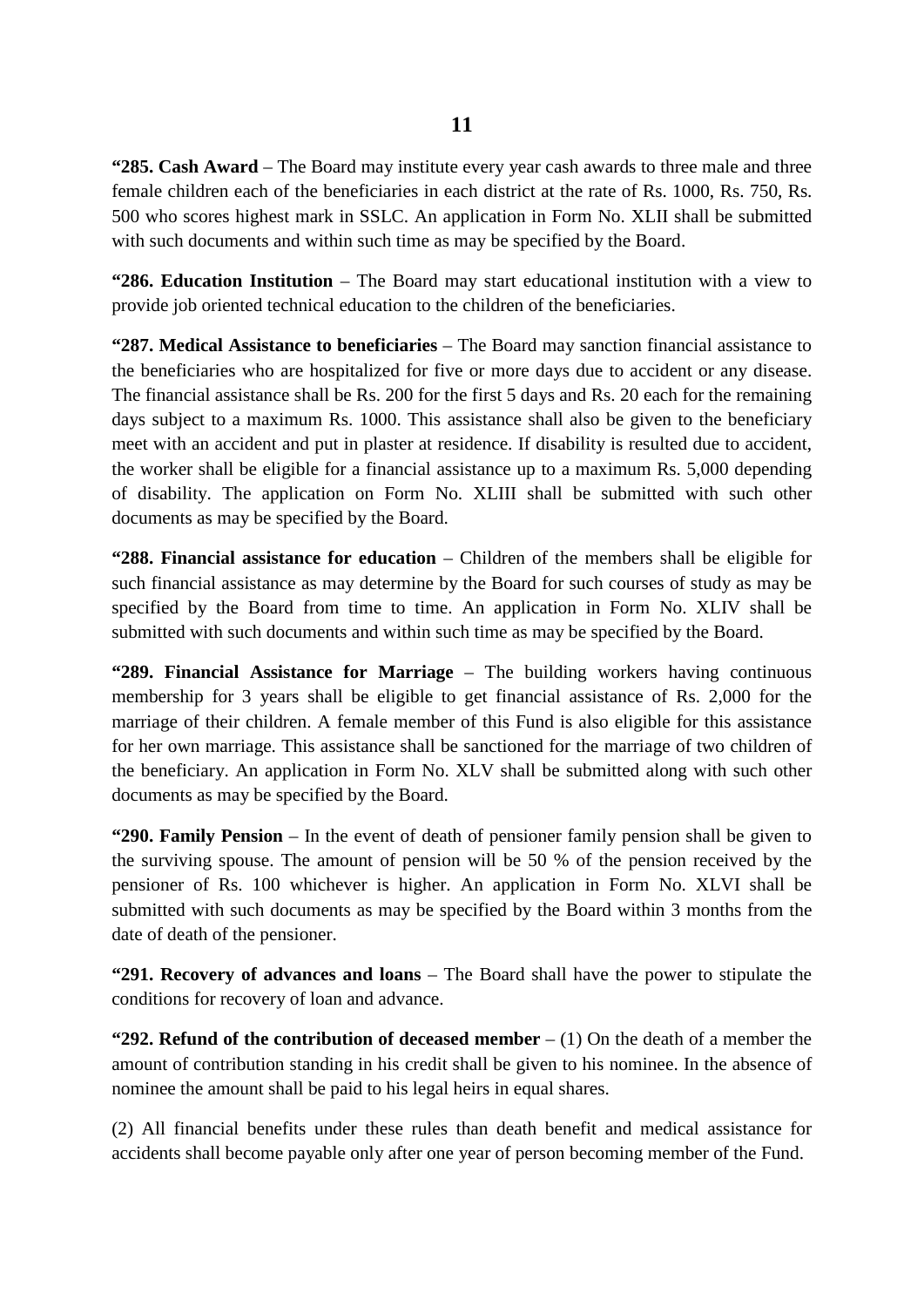(2) The full particulars of the policy shall be furnished to the Secretary of the Board in such form as may be specified from time to time.

(3) No amount more than that actually required for remitting the premium, shall be sanctioned from the amount standing in this credit of the member.

**"294. Assignment of Policy to the Fund** – (1) Within 6 months of the withdrawal of the amount the policy shall be assigned to the Secretary of the Board as Security for the amount withdrawn.

(2) While according sanction for withdrawing an amount for remitting premium in receipt of an old policy, the Secretary of the Board shall ensure from the Life Insurance Corporation whether that policy is free from any encumbrances.

(3) No changes in the policy on transfer to another policy shall be made without the previous approval of the Secretary of the Board and the particulars regarding the changes in the policy or the transfer to the new one shall be furnished to the Secretary of the Board in such form as may be prescribed by him.

(4) If the policy is not so assigned and entrusted, the member shall immediately remit to the fund any amount withdrawn from the fund for the policy together with interest at such rate as may be fixed by the Board in consultation with the State Government.

**"295. Returning of the Policy** – The Board shall return the policy in the following circumstances, namely –

- i) On the member leaving service permanently on superannuation;
- ii) On leaving service permanently due to physical or mental disability;
- iii) On the death of the member before he leaves the service;
- iv) On the maturity of the policy assigned before the member leaves service or on the member becoming entitled to receive payment of the money in any other manner.

**"296. Account** – (1) Excluding the administrative expenses, all interest, rent and other income realized and all profits or losses, if any, on the investment shall be credited or debited, as the case may be, to an account called the "Interest Suspense Account".

(2) The Secretary of the Board or any other officer authorised by him shall submit a statement to the Government on  $15<sup>th</sup>$  days of March every year or on such other date as the Government may specify, an annual report appending a classified of the assets of the fund.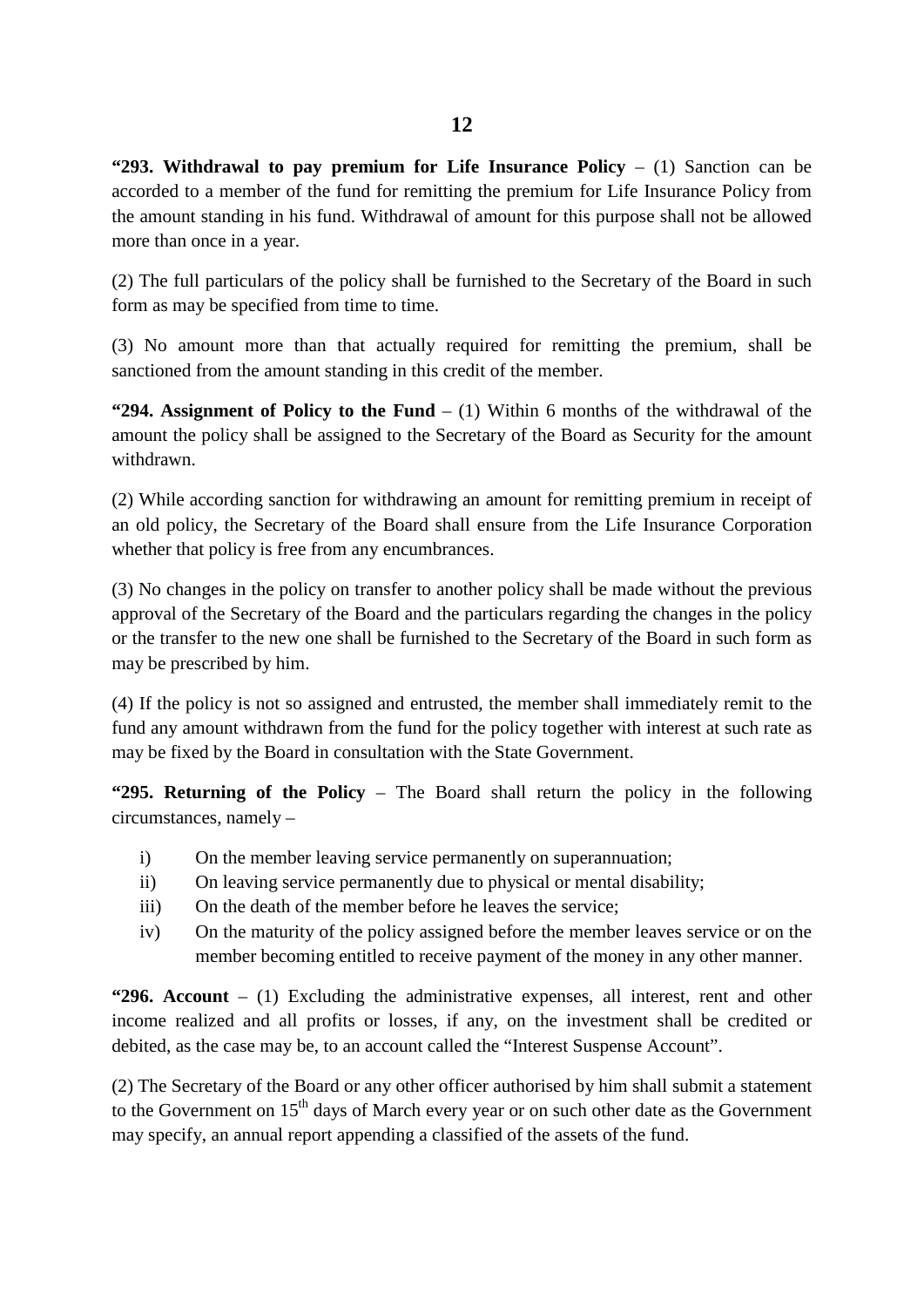**"297. Investment of amount** – All moneys belonging to the fund may be invested in the Nationalised Banks or Schedules Banks or in the securities referred to in clauses (a) to (d) of Section 20 of the Indian Trust Act, 1882 (Central Act 2 of 1882).

**"298. Utilisation of the Fund** – (1) The fund shall not, without the previous approval of Government, be expended for any purpose other than those mentioned in the Act and Rules.

**"299. Expenditure from the Fund**  $- (1)$  All expenses for the administration of the fund, fees and allowances of the Directors of the Board, Salaries, Leave Salaries, Joining time pay, Travelling allowance, Compensatory Allowances, Charger allowance. Pension contribution and other benefits or personnel expenses, for the legitimate needs of the Board and the stationery expenses shall be met from the Administrative Account of the Fund.

(2) The amounts incurred by the State Government for the administration of the fund shall be treated as a loan which shall be repaid from the Administration Account.

**"300. Copies of the registers and reports to be furnished** – The Secretary of the Board shall furnish copies the registers and annual report of the fund to any employer or member of the fund on written application and on payment of such fess as may be specified by the Board in this behalf with the approval of the State Government.

**"301. Recovery of arrears** – If any amount due from and employer or a member is in arrears, the Secretary of the Board or any other officer authorised by him, in this behalf shall, after ascertaining the amount of arrears, issue a certificate for that amount to the Collector of the District concerned. On receipt of the certificate the District Collector shall recover the amount in the same manner as arrears of public revenue due on land.

**"302. Execution of contract** – All order and other instruments shall be made and executed in the name of the Board and shall be authenticated by such persons as the Board may specify".

4. After Form XXVI of the Principal rules, the following new forms No. XXVII to XLVI, namely –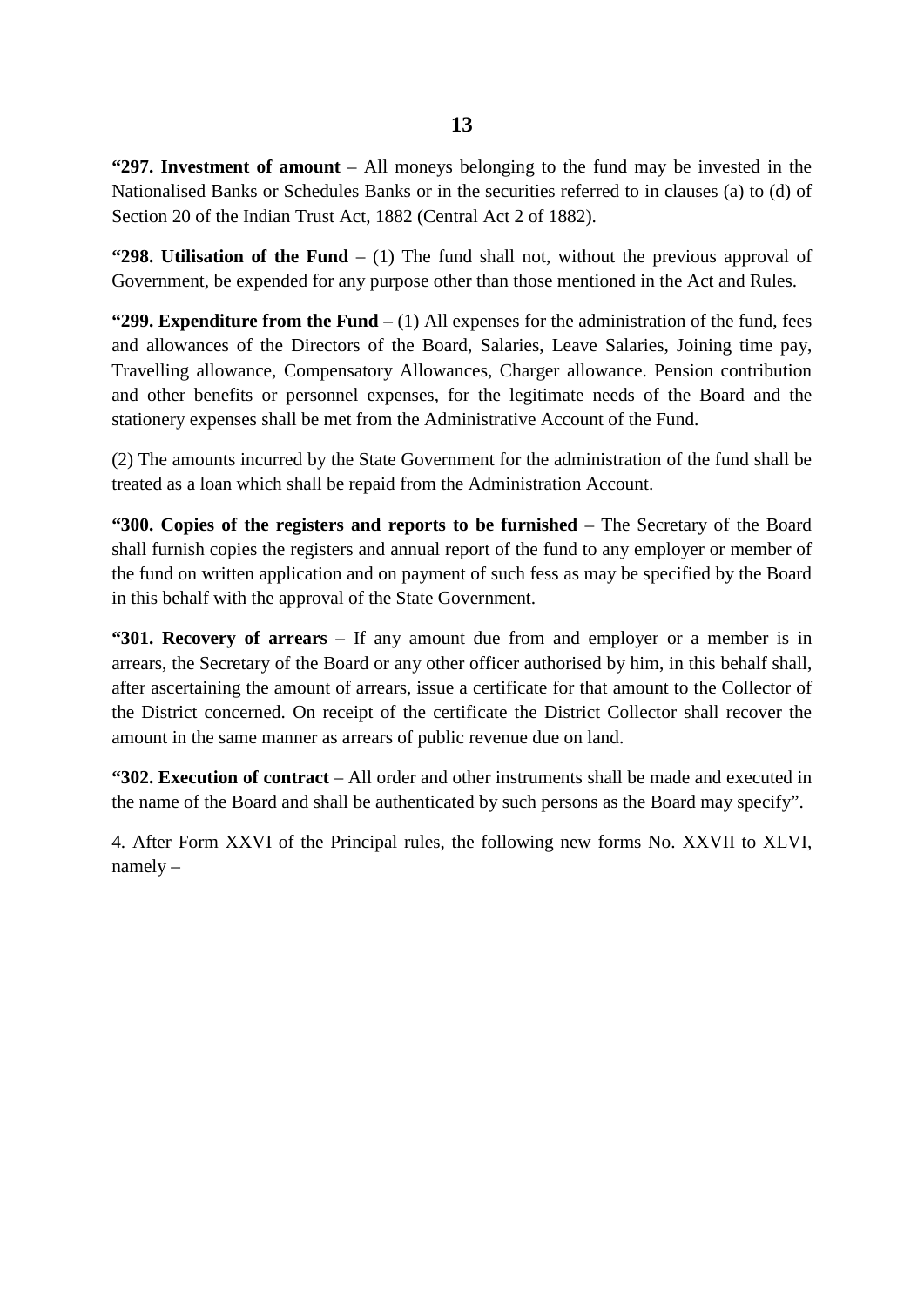## **"FORM – XXVII**

#### **APPLICATION FOR REGISTRATION**

#### **[See Rule 272 (4)]**

|    | Name                                                     |                                |
|----|----------------------------------------------------------|--------------------------------|
| 2. | Address                                                  |                                |
| 3. | Whether SC/ST                                            |                                |
| 4. | Name of Father                                           |                                |
| 5. | <b>Marital Status</b>                                    | : (Maried, Unmarried or Widow) |
| 6. | Date of birth                                            |                                |
|    | 7. Name, Address & Register No. of the establishment     |                                |
|    | where the applicant is working                           |                                |
|    | 8. Nature of job/employment                              |                                |
|    | 9. ESI/PF. No.                                           |                                |
|    | 10. Name and address of employer                         |                                |
|    | 11. Total Service                                        |                                |
|    | 12. Rate of subscription                                 |                                |
|    | 13. Name of Bank & Branch where subscription is to be    |                                |
|    | paid                                                     |                                |
|    | 14. if the applicant is already a member of any other    |                                |
|    | welfare Board, the name of such boards $\&$ registration |                                |
|    | No. of the applicant.                                    |                                |
|    |                                                          |                                |

The above facts are true to the best of my knowledge and information.

Place:

Date:

Signature of applicant

Name & signature of employer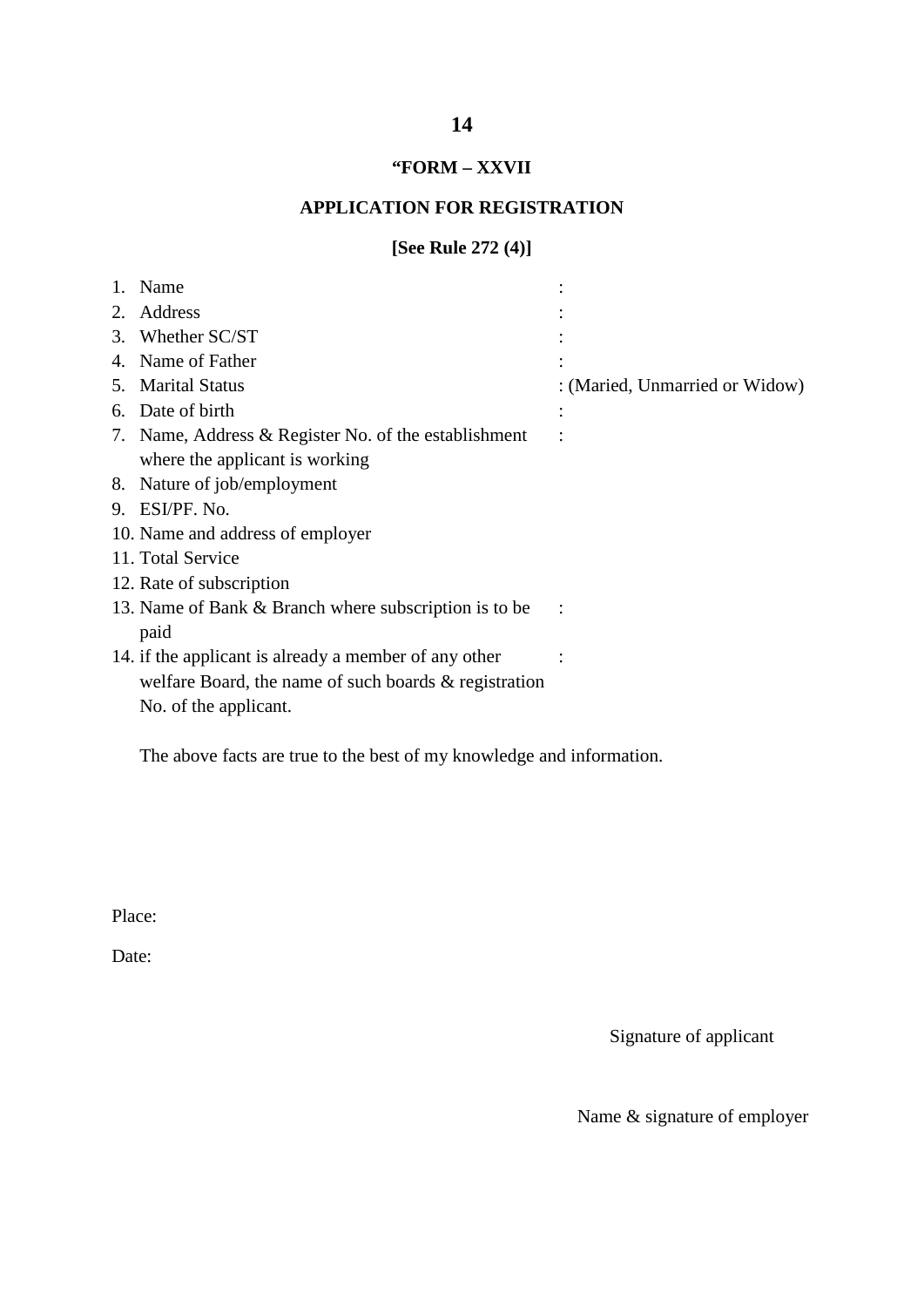#### **"FORM NO. XXVIII**

#### **NOMINATION FORM**

#### **(See Rule 272 (7))**

I nominate the following person/persons as rightful dependents to receive all the dues from the fund on my behalf and in the event of my death, as rightful heirs to receive all benefits due to me.

| Name and address of | Relationship with | Age of Nominee | Amount to be given |
|---------------------|-------------------|----------------|--------------------|
| Nominee/Nominees    | Member            |                | to each Nominee    |
|                     |                   |                |                    |
|                     |                   |                |                    |
|                     |                   |                |                    |
|                     |                   |                |                    |
|                     |                   |                |                    |
|                     |                   |                |                    |
|                     |                   |                |                    |
|                     |                   |                |                    |
|                     |                   |                |                    |
|                     |                   |                |                    |
|                     |                   |                |                    |
|                     |                   |                |                    |
|                     |                   |                |                    |
|                     |                   |                |                    |
|                     |                   |                |                    |

Place:

Date:

Name, Address & Registration No. of the worker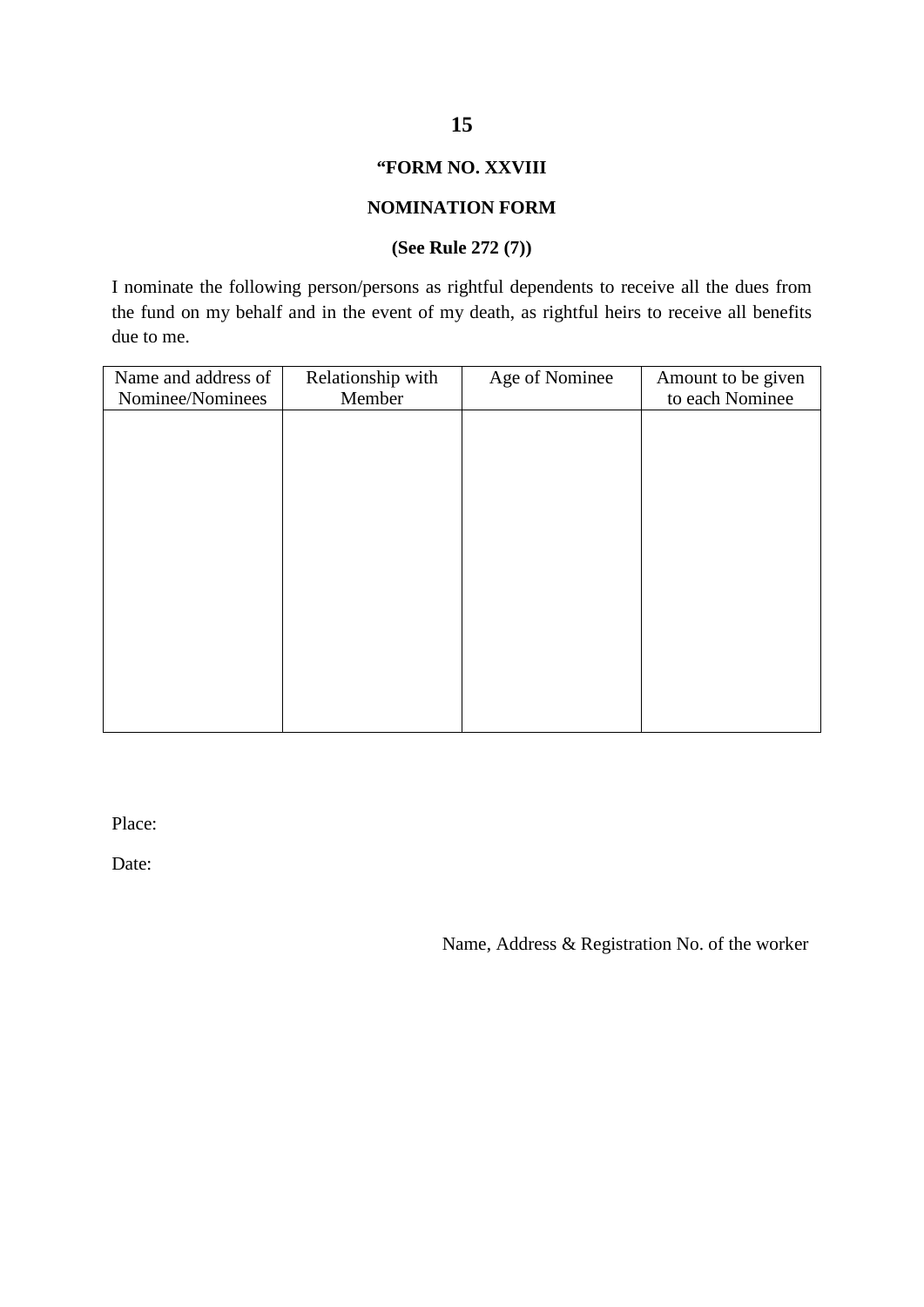#### **"FORM NO. XXIX**

#### **FORM OF IDENTITY CARD**

## **(See Rule 272 (8))**

| <b>Photo</b> | $Page - I$ |
|--------------|------------|
|              |            |

Signature, Date & Official

Designation of the Registration

authority (with Office seal)

## **Page – II**

| Name of Member                 |  |
|--------------------------------|--|
| Address                        |  |
| Male/Female                    |  |
| Name of Job                    |  |
| Registration No.               |  |
| District                       |  |
| Date of Registration           |  |
| Name of Bank & Branch in which |  |
|                                |  |

Subscription rate : 20

|                      | $Page - III$        |
|----------------------|---------------------|
| Date of Birth        |                     |
| Completed age        |                     |
| Date of retirement   |                     |
| Marital status       | : Married/Unmarried |
| Name of wife/husband | ٠                   |
| Address              | ٠                   |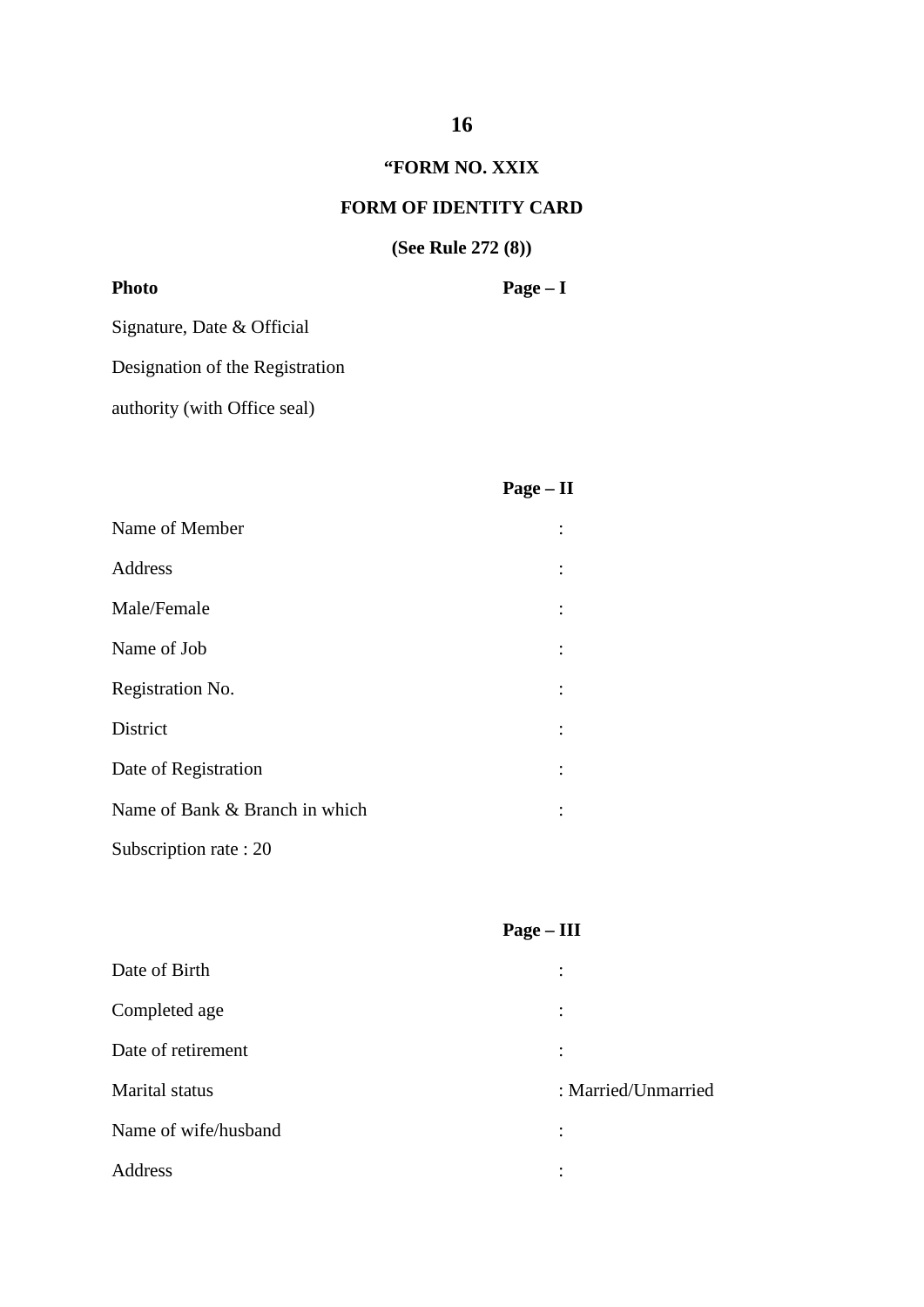| Whether wife/husband, a member of This Board    | : Yes/No |
|-------------------------------------------------|----------|
| If so, Name & Registration No.                  |          |
| Name of Nominees                                |          |
| Relationship with the member                    |          |
| Signature/Thumb impression of the member        |          |
| Official designation & signature of Registering |          |
| Authority                                       |          |

(Official designation & signature of registering

Authority)"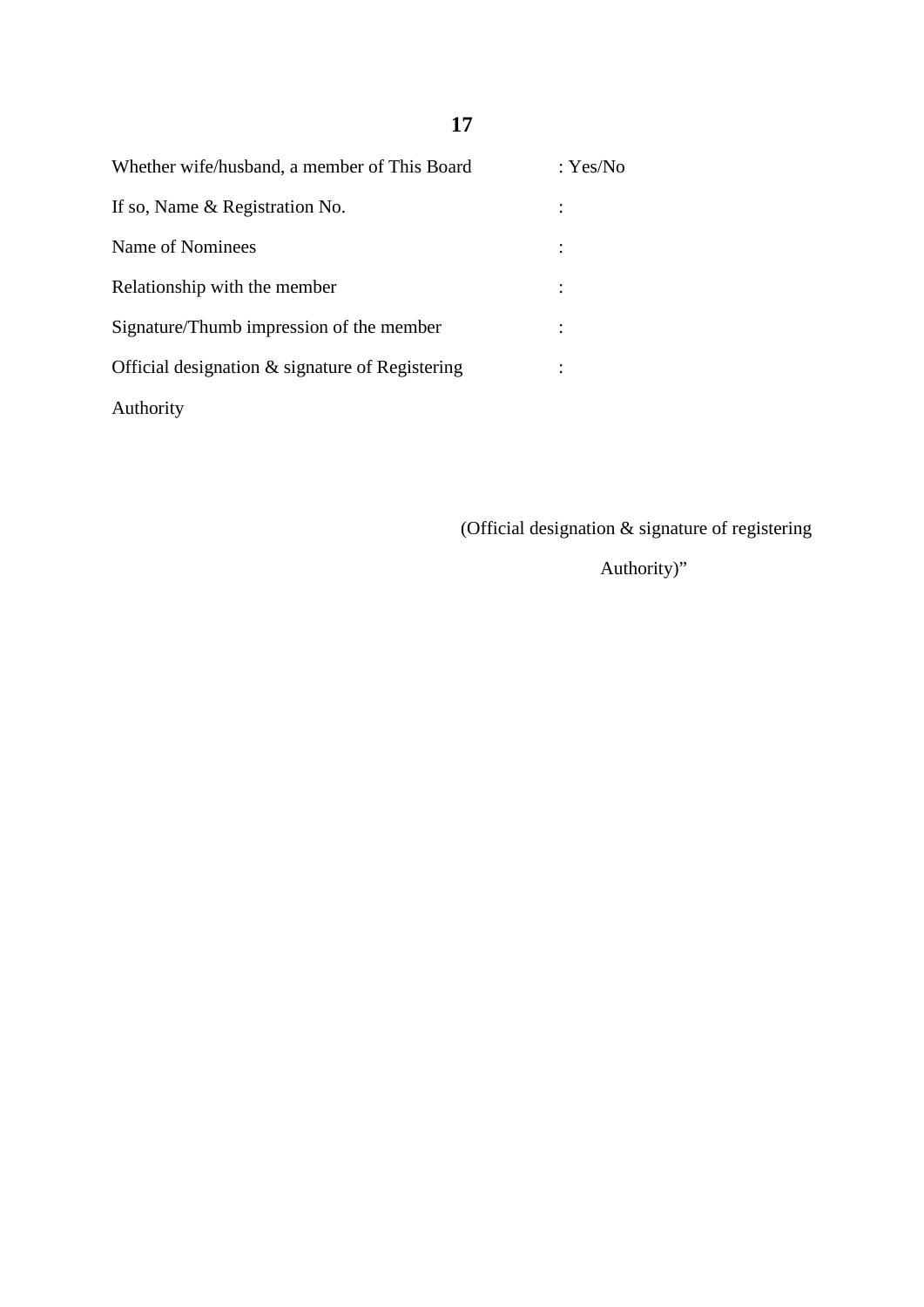#### **FORM NO. XXX**

#### **REGISTRATION OF IDENTITY CARDS**

## **[See Rule 272 (8)]**

Name of the District.....................................................................

| Sl. No | No. of Identity cards | Date of issue | Name &     | Signature of | Remarks |
|--------|-----------------------|---------------|------------|--------------|---------|
|        |                       |               | Address of | Executive    |         |
|        |                       |               | the worker | Officer      |         |
| (1)    | (2)                   | (3)           | (4)        | (5)          | (6)     |
|        |                       |               |            |              |         |
|        |                       |               |            |              |         |
|        |                       |               |            |              |         |
|        |                       |               |            |              |         |
|        |                       |               |            |              |         |
|        |                       |               |            |              |         |
|        |                       |               |            |              |         |
|        |                       |               |            |              |         |
|        |                       |               |            |              |         |
|        |                       |               |            |              |         |
|        |                       |               |            |              |         |
|        |                       |               |            |              |         |
|        |                       |               |            |              |         |
|        |                       |               |            |              |         |
|        |                       |               |            |              |         |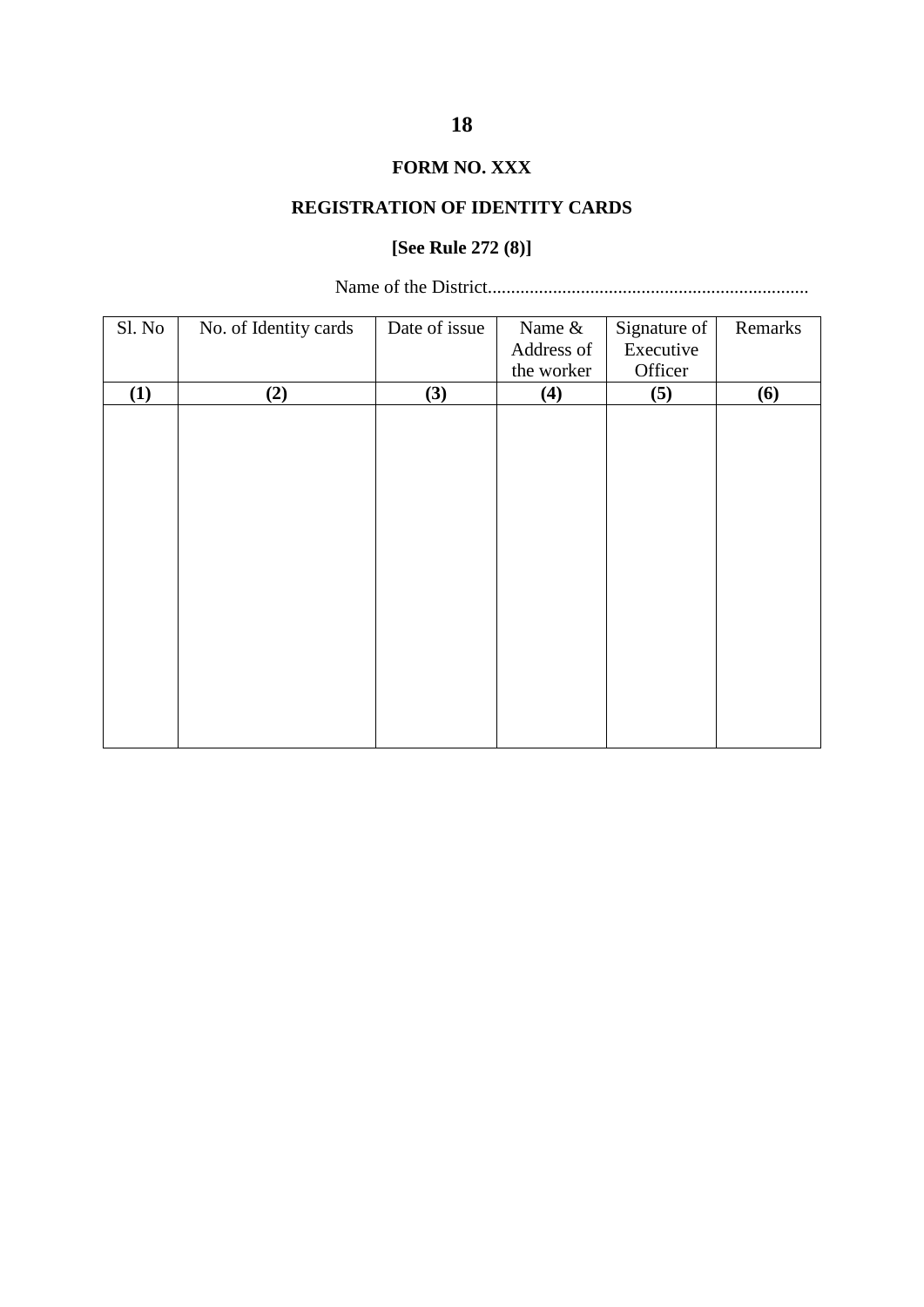#### **FORM NO. XXXI**

#### **RETURN TO BE SUBMITTED BY THE EMPLOYER**

#### **[See Rule 274 (2)]**

Return for the month of ................................................. regarding the details of workers Name & Address of the Establishment.

| Sl. No. | No. of workers as on  | No. & Name/s of    | No. & Name/s      | No. of workers  |
|---------|-----------------------|--------------------|-------------------|-----------------|
|         | the close of previous | worker/s who left  | of worker/s to be | as on the close |
|         | month                 | service during the | registered        | of current      |
|         |                       |                    |                   | month.          |
|         |                       |                    |                   |                 |
|         |                       |                    |                   |                 |
|         |                       |                    |                   |                 |
|         |                       |                    |                   |                 |
|         |                       |                    |                   |                 |
|         |                       |                    |                   |                 |
|         |                       |                    |                   |                 |
|         |                       |                    |                   |                 |
|         |                       |                    |                   |                 |
|         |                       |                    |                   |                 |
|         |                       |                    |                   |                 |
|         |                       |                    |                   |                 |
|         |                       |                    |                   |                 |
|         |                       |                    |                   |                 |
|         |                       |                    |                   |                 |
|         |                       |                    |                   |                 |
|         |                       |                    |                   |                 |
|         |                       |                    |                   |                 |
|         |                       |                    |                   |                 |
|         |                       |                    |                   |                 |

Place:

Date:

Name & Signature of the Employer

(Official Seal)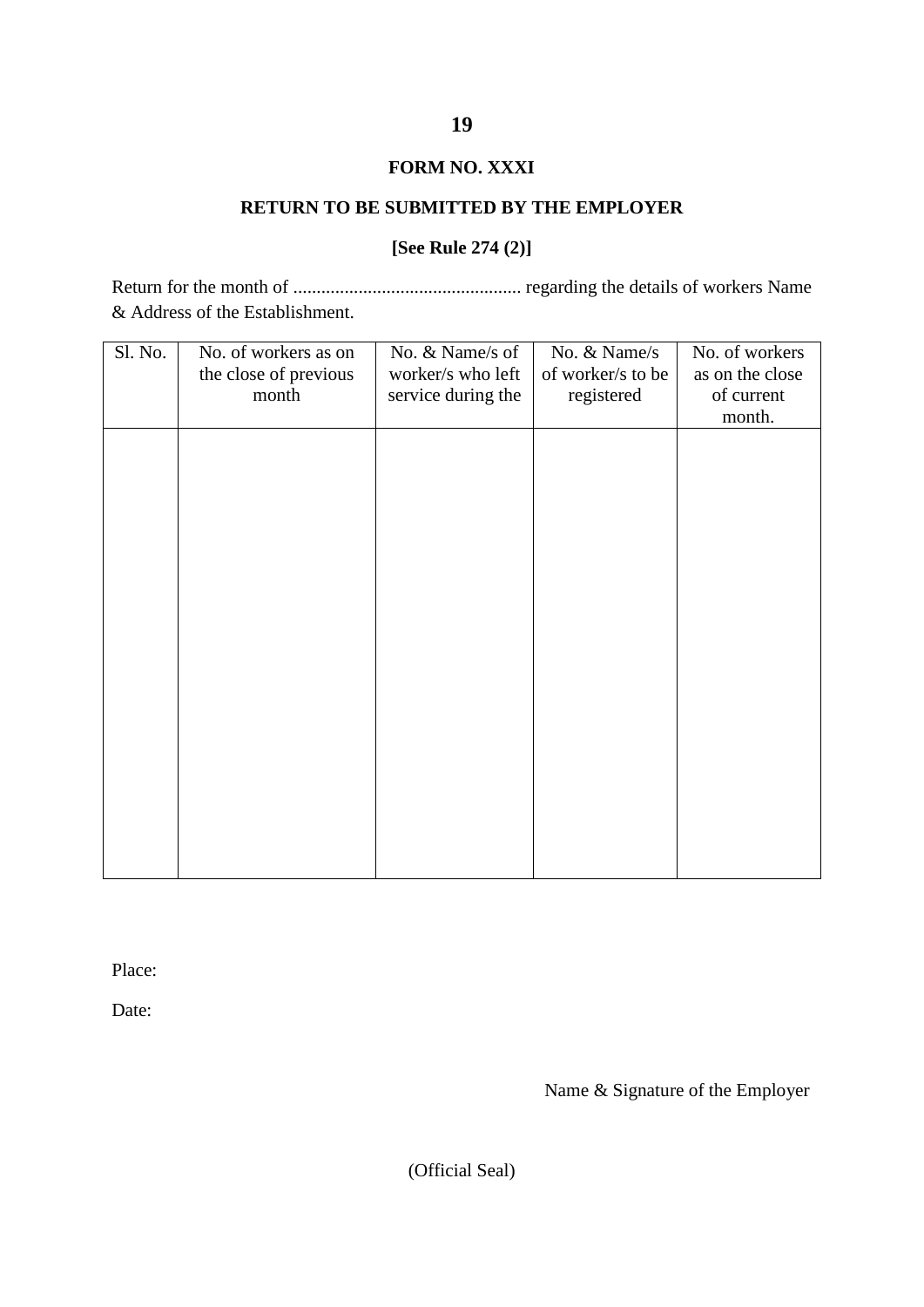## **FORM NO. XXXII**

# **[See Rule 274 (3)]**

## **PARTICULARS OF ESTABLISHMENT**

|                | (a) Name of the Establishment                                                                           |                |  |
|----------------|---------------------------------------------------------------------------------------------------------|----------------|--|
| 2.             | of<br>Establishment<br>whether<br><b>Nature</b><br>company/partnership firm/sole proprietorship         |                |  |
| 3.             | Name of the partners/Directors/Proprietor                                                               |                |  |
| $\overline{4}$ | Name of Managing Partner/Managing Director<br>person who is in ultimate control of the<br>establishment | $\mathbb{R}^2$ |  |
| 5.             | Details of branches                                                                                     |                |  |
| 6.             | Details of occupation                                                                                   |                |  |

Name Signature & Designation

(Official Seal)

Place:

Date: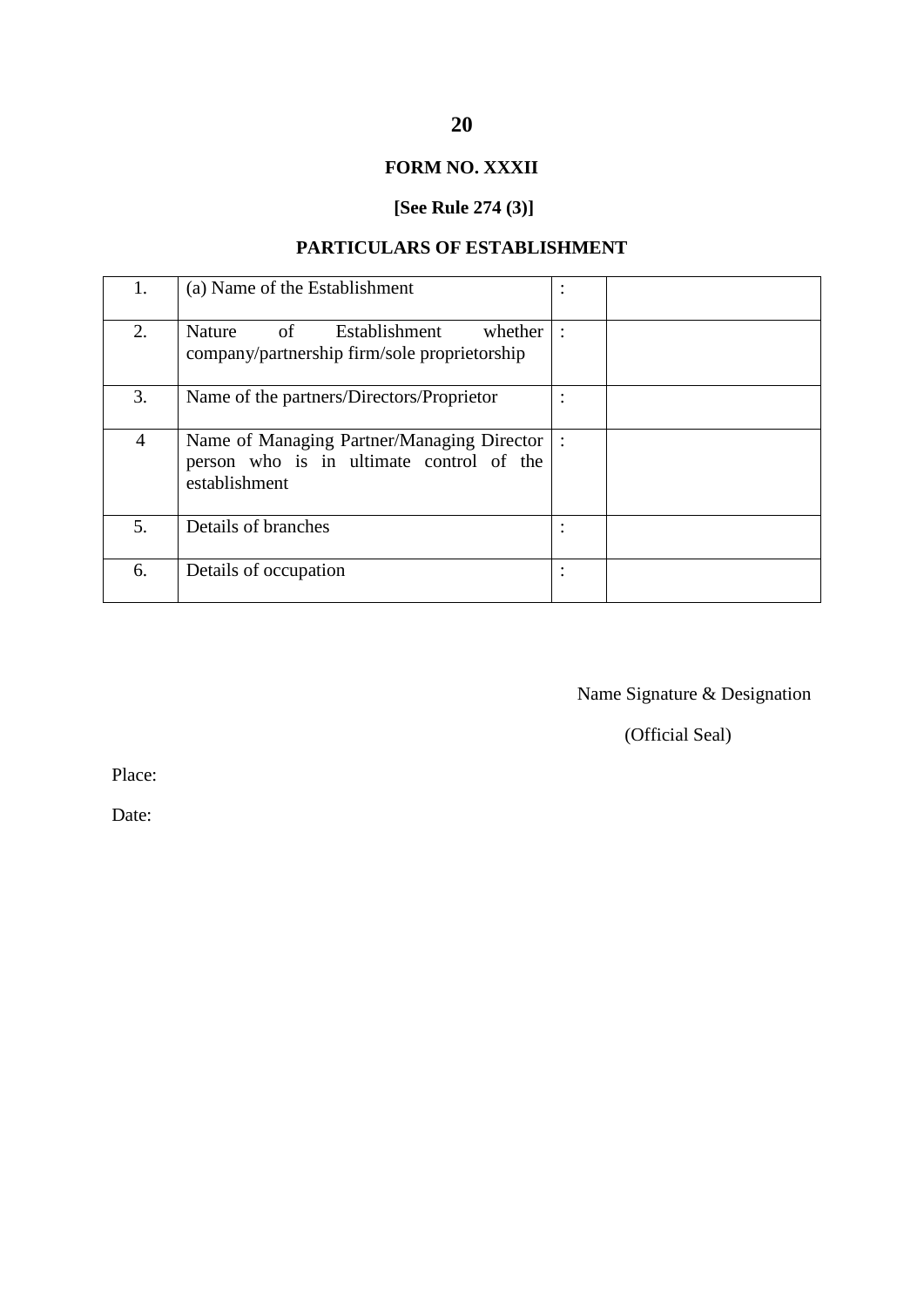## **FORM NO. XXXIII**

## **[See Rule 277]**

## **APPLICATION FOR MATERNITY BENEFIT**

| 1.             | Name and Address of the Applicant              |                |
|----------------|------------------------------------------------|----------------|
| 2.             | Registration No.                               | $\ddot{\cdot}$ |
| 3.             | Age & date of birth                            | $\vdots$       |
| $\overline{4}$ | Name of Husband                                | $\ddot{\cdot}$ |
| 5.             | Date of confinement                            | $\vdots$       |
| 6.             | Have you applied for this benefit earlier      | $\vdots$       |
| 7.             | If so, how many time and give details          | $\vdots$       |
| 8.             | Date of Registration                           | $\vdots$       |
| 9.             | Date of payment of $1st$ subscription & amount | $\cdot$        |
| 10.            | Date of payment of $1st$ subscription          | $\vdots$       |
| 11.            | Name of the Bank & Place                       | $\vdots$       |
| 12.            | List of documents submitted                    | $\vdots$       |
|                | (a) Copy of challans or copy of Pass Book      |                |
|                | (b) Medical Certificate in original            |                |

The facts furnished above are true to my knowledge and information.

Name and Signature Applicant

Place:

Date: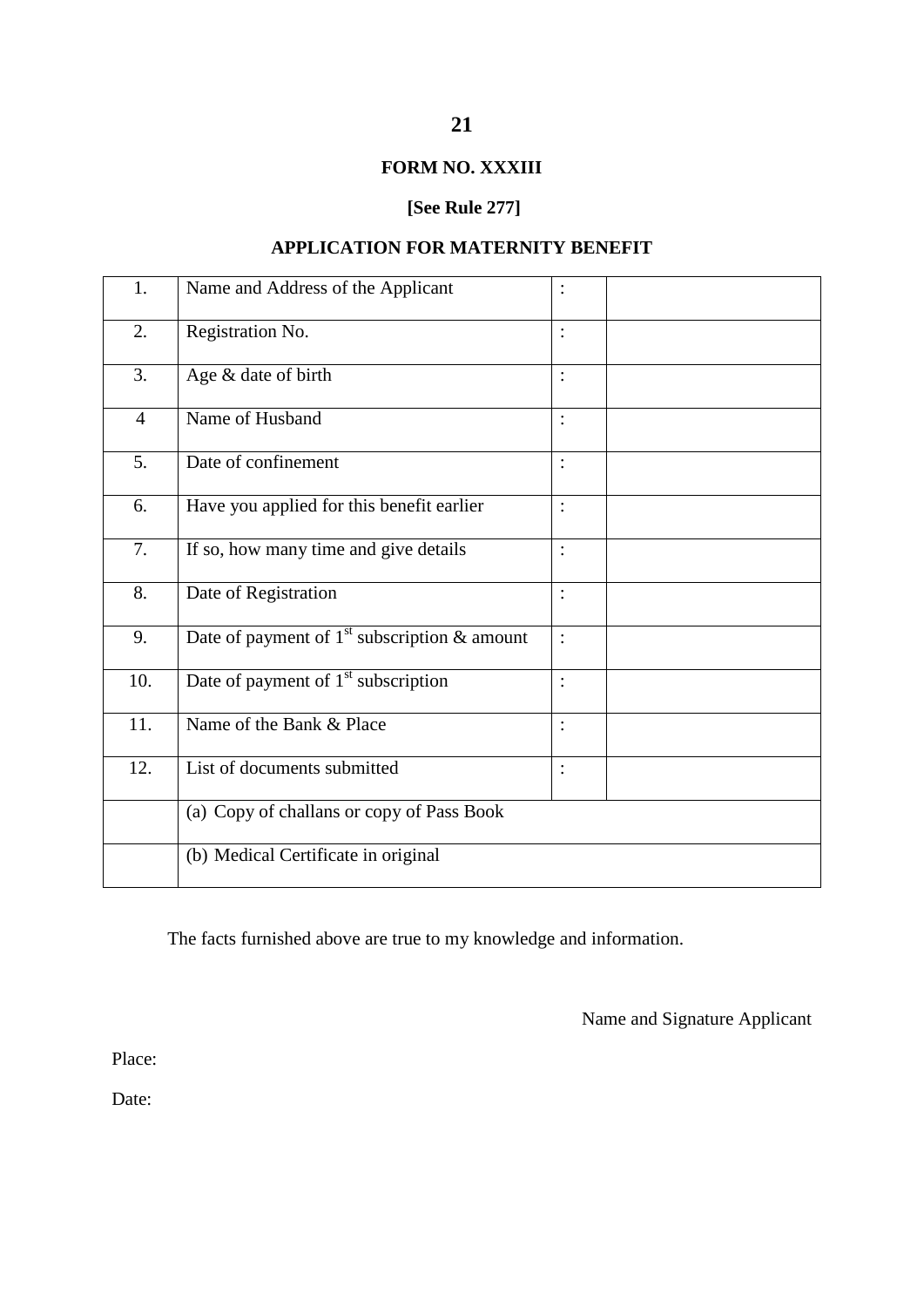## **FORM NO. XXXIV**

#### **APPLICATION FOR WELFARE PENSION**

#### **[See Rule 279 (1)]**

| 1.             | Name and Address of the Applicant                                       |  |
|----------------|-------------------------------------------------------------------------|--|
| 2.             | Registration No.                                                        |  |
| 3.             | Date of completion of 60 years                                          |  |
| $\overline{4}$ | Date of payment of $1st$ subscription & amount<br>and name of Bank      |  |
| 5.             | Default if any and reasons thereof                                      |  |
| 6.             | Date of payment of last subscription amount,<br>date and name of Bank.  |  |
| 7.             | List of documents<br>(a) Identity Card<br>(b) Pass Book<br>(c) Challans |  |
| 8.             | Address to which pension is to be sent                                  |  |
| 9.             | Date of payment of $1st$ subscription & amount                          |  |

The facts furnished above are true to my knowledge and information.

Name and Signature Applicant

Place:

Date: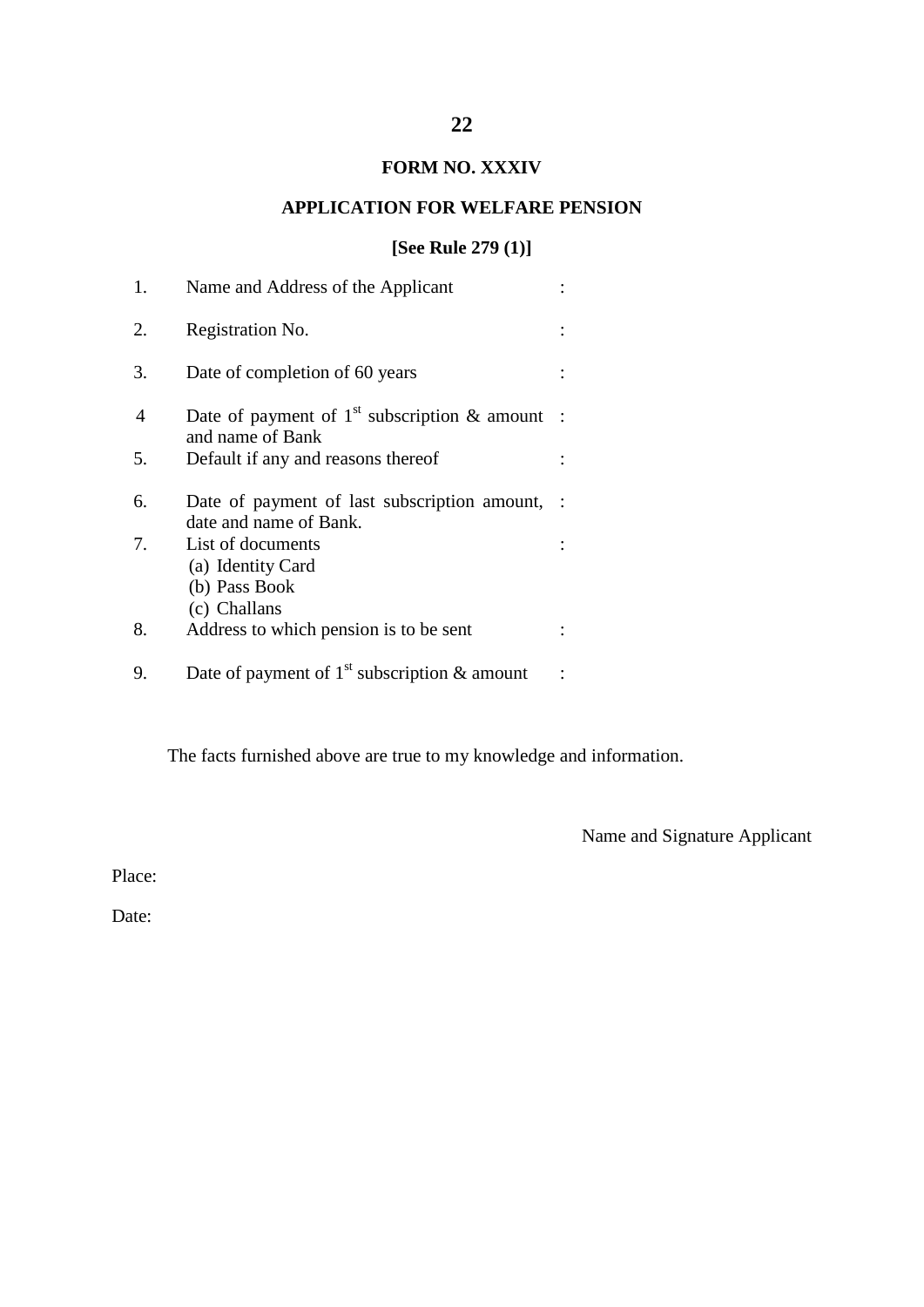## **FORM NO. XXXV**

## **[See Rule 279 (6)]**

#### **REGISTER OF PAYMENT OF WELFARE PENSION**

| I.P.O | Name and address of the | Date of Birth | Date of         | <b>Total Service</b> |
|-------|-------------------------|---------------|-----------------|----------------------|
| No.   | pensioner with          |               | retirement      |                      |
|       | Membership No. in the   |               |                 |                      |
|       | K.B.O.C.W.W. Board      |               |                 |                      |
|       |                         | $\bf{3}$      | $\vert 4 \vert$ | $\mathbf{5}$         |
|       |                         |               |                 |                      |
|       |                         |               |                 |                      |
|       |                         |               |                 |                      |
|       |                         |               |                 |                      |

| No. & Date of Order<br>of sanctioning of | Date of connection of<br>welfare pension | Monthly Rate of<br>pension Rs. | Dated initials of<br><b>Secretary DEO</b> |
|------------------------------------------|------------------------------------------|--------------------------------|-------------------------------------------|
| authority                                |                                          |                                |                                           |
| $\sigma$                                 |                                          | Ō                              |                                           |
|                                          |                                          |                                |                                           |
|                                          |                                          |                                |                                           |
|                                          |                                          |                                |                                           |
|                                          |                                          |                                |                                           |

#### Remarks

Order on cancellation of pension etc, may be Noted herewith reason and date effect under initials of Secretary/DEO

| (10) |  |  |
|------|--|--|
|      |  |  |
|      |  |  |
|      |  |  |
|      |  |  |

## **Details of pension paid**

| Month/year | Amount of              | Date of sending | Dated initials | <b>Remarks</b> (Details |
|------------|------------------------|-----------------|----------------|-------------------------|
|            | <b>Welfare Pension</b> | of Money order  | If DEO/SS      | of undelivered          |
|            | Rs.                    |                 |                | H.O etc may be          |
|            |                        |                 |                | noted here)             |
| (11)       | (12)                   | (13)            | (14)           | (15)                    |
|            |                        |                 |                |                         |
|            |                        |                 |                |                         |
|            |                        |                 |                |                         |
|            |                        |                 |                |                         |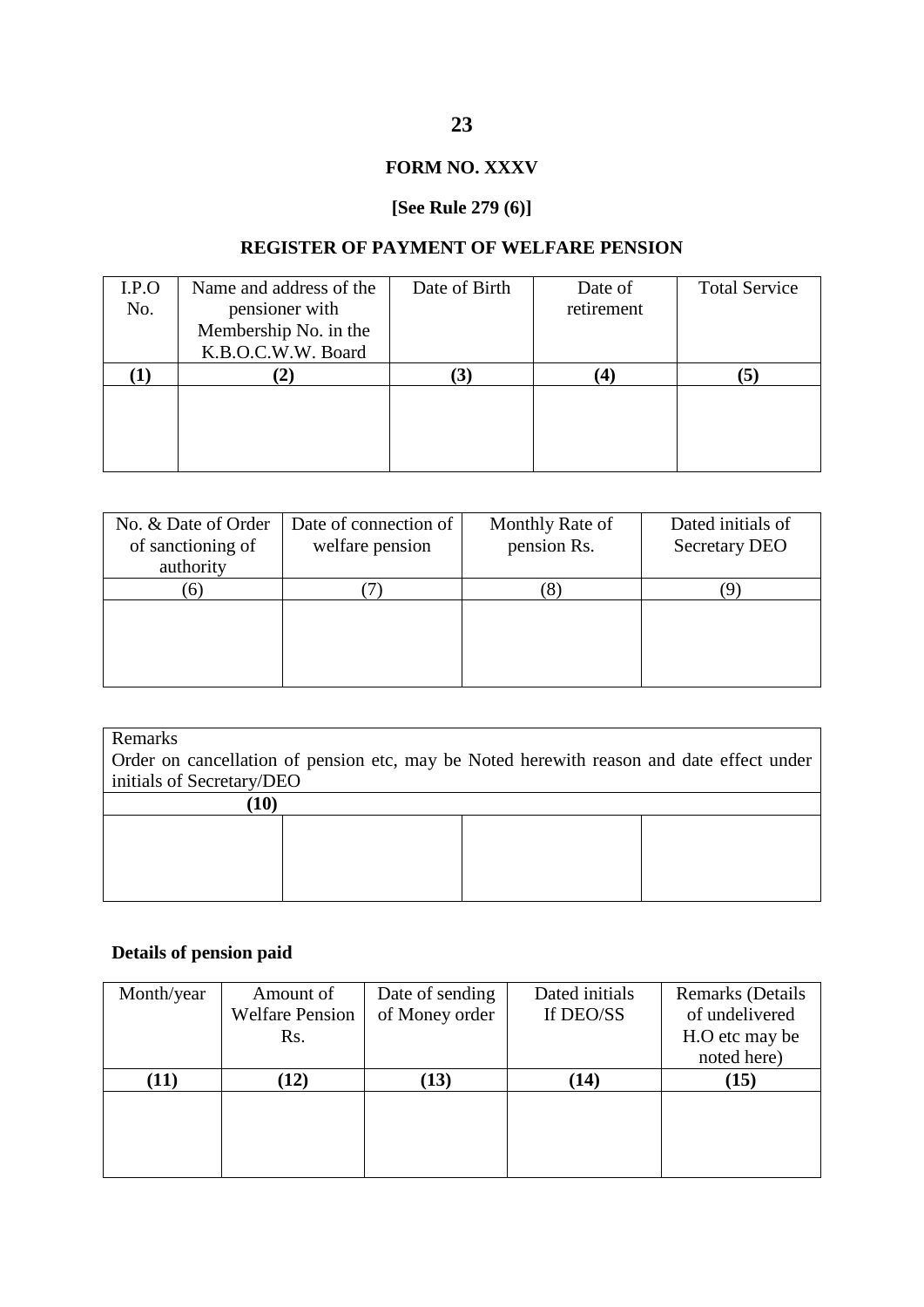#### **FORM NO. XXXVI**

#### **MEGHALAYA BUILDING AND OTHER CONSTRUCTION WORKERS WELFARE BOARD**

#### **[See Rule 280 (1)]**

Application No. Fees Rs.

#### APPLICATION FOR HBA

## (For new Construction/Maintenance/Purchase of land with building)

| 1.               | (a) Name of the applicant                              |                |  |
|------------------|--------------------------------------------------------|----------------|--|
|                  | (b) Permanent Address                                  |                |  |
|                  | (c) Present Address                                    |                |  |
| 2.               | Date of Birth                                          |                |  |
| $\overline{3}$ . | Date of retirement                                     |                |  |
| $\overline{4}$ . | a. Register Number                                     |                |  |
|                  | b. Date of Registration                                |                |  |
|                  | c. Rate of remittance                                  |                |  |
|                  | d. Date of first remittance                            |                |  |
|                  | e. Date of last remittance                             |                |  |
|                  | f. Total amount remitted                               |                |  |
|                  | g. Whether the membership has ever been received,      |                |  |
|                  | if so, details                                         |                |  |
|                  | h. Details of revival                                  |                |  |
| 5.               | Purpose of advance (New                                |                |  |
|                  | Construction/Maintenance/purchase of land with         |                |  |
|                  | Building)                                              |                |  |
| 6.               | Whether the applicant has a house of his own (five     | $\ddot{\cdot}$ |  |
|                  | details)                                               |                |  |
| 7.               | Amount of advance required                             |                |  |
| 8.               | Details of Land Property                               |                |  |
|                  | (a) Panchayat/Town                                     |                |  |
|                  | (b) Village                                            |                |  |
|                  | (c) Taluk                                              |                |  |
|                  | (d) District                                           |                |  |
|                  | (e) Area                                               |                |  |
|                  | (f) Survey No.                                         |                |  |
|                  | (g) Valuation of the Property                          | $\ddot{\cdot}$ |  |
| 9.               | Whether the application has received any other loan    |                |  |
|                  | For HBA, given details                                 |                |  |
| 10.              | Estimate for construction/main tenancy of building as  | $\ddot{\cdot}$ |  |
|                  | per plan                                               |                |  |
| 11.              | Details of the amount raised apart from the loan       | $\vdots$       |  |
| 12.              | Whether the applicant has received loan previously for |                |  |
|                  | his Board.                                             |                |  |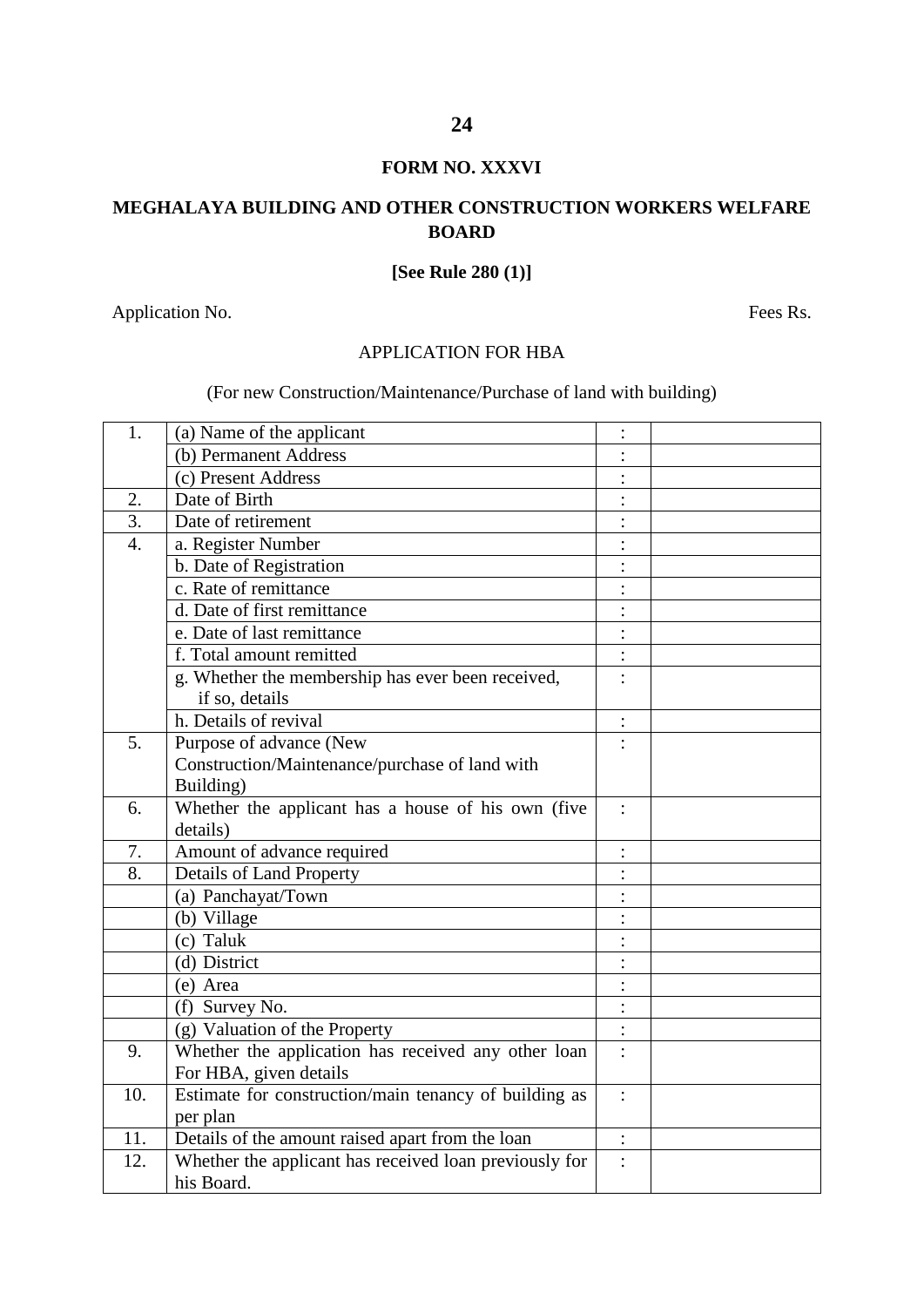#### **DECLARATION**

I hereby declare that the above statements are true and correct to the best of my knowledge and belief.

Place: Signature:

Date: Name:

Details of documents to be produced:

- 1. Plan and estimate (approved)
- 2. Encumbrance certificate of 14 years
- 3. Location Certificate
- 4. Land tax receipt
- 5. Original documents
- 6. Attested copy or ration card for maintenance application
- 7. Ownership of the building (for maintenance only)
- 8. terminal benefit declaration
- 9. Attested copies of identity card and passbook
- 10. Title clearance certificate.
- 11. Age certificate of the building (for maintenance only)
- 12. Valuation certificate of the property.
- 13. No objection certificate from the authorities for construction
- 14. Declaration from the application that neither he/she/nor his/her spouse of children own a house (for new construction)

Place:

Date

Name and Address Registration No &

Address of the worker.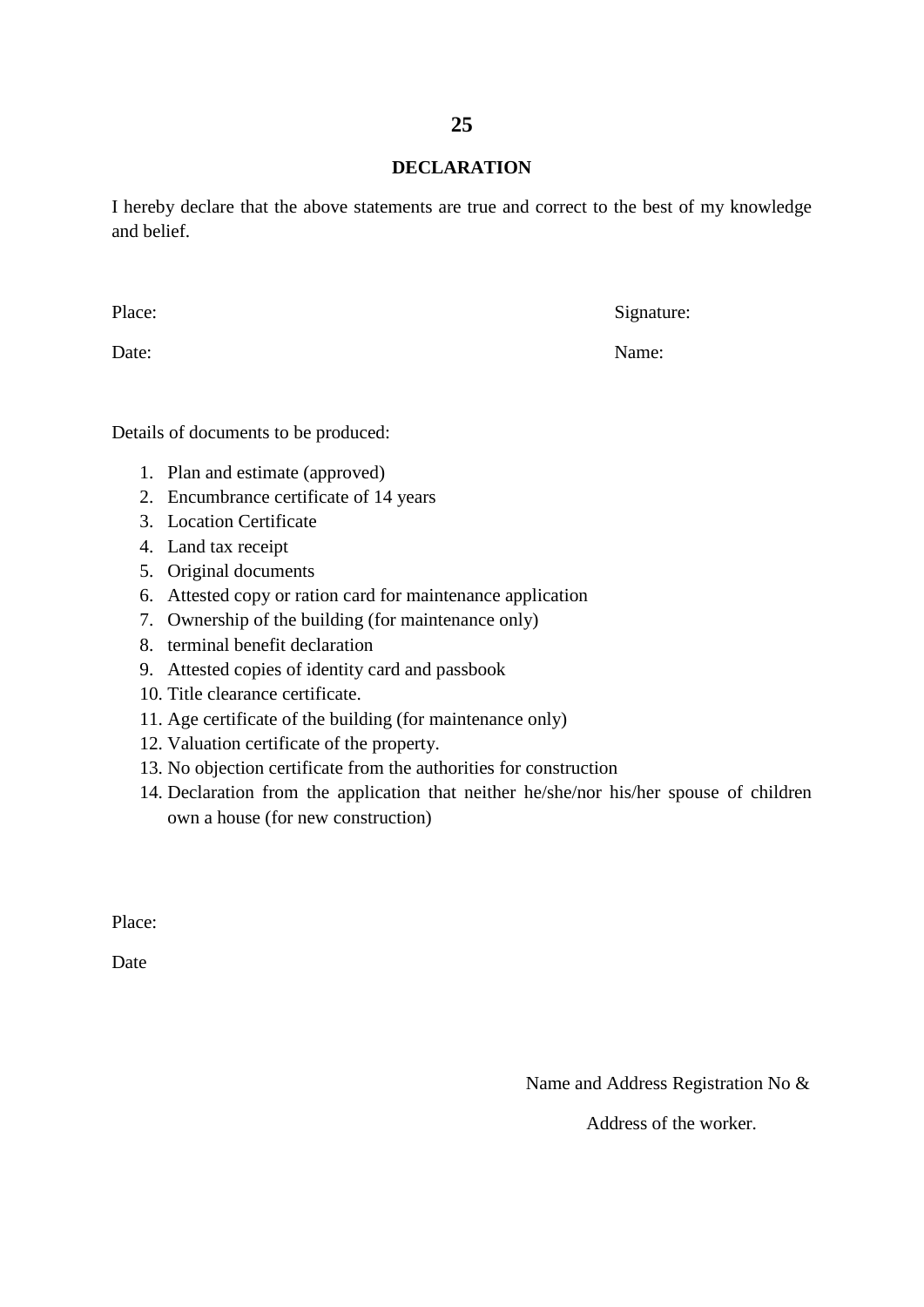## **FORM NO. XXXVII**

## **[See Rule 281 (2)]**

## **APPLICATION FOR DISABILITY PERSON**

| 1. | Name and Address of applicant                   |  |
|----|-------------------------------------------------|--|
| 2. | Age and date of Birth                           |  |
| 3. | Registration No.                                |  |
| 4. | Date of payment of $1st$ Subscription           |  |
|    | Amount & Name of Bank & Branch                  |  |
| 5. | Date of payment of 1 <sup>st</sup> Subscription |  |
|    | Amount & Name of Bank & Branch                  |  |
|    | 6. Total amount of Subscription                 |  |
| 7. | Details of disease/accident                     |  |
| 8. | Nature of disability due to disease/accident    |  |
|    | 9. Details of treatment in Government Hospitals |  |
|    | Date of admission and date of discharge         |  |
|    | 10. Whether the patient was in plaster?         |  |
|    | If so, for how many days?                       |  |
|    | 11. Amount spent for treatment                  |  |
|    | (should be supported by medical bills           |  |
|    | Countersigned by the training doctor)           |  |
|    | 12. List of documents submitted                 |  |
|    | 13. Details of benefits received if any before  |  |
|    | 14. Details of benefits received if any from    |  |
|    | Government or any other institution for the     |  |
|    | Above treatment.                                |  |

The above facts are true to my knowledge and information

Place:

Date

Name & Signature of Applicant.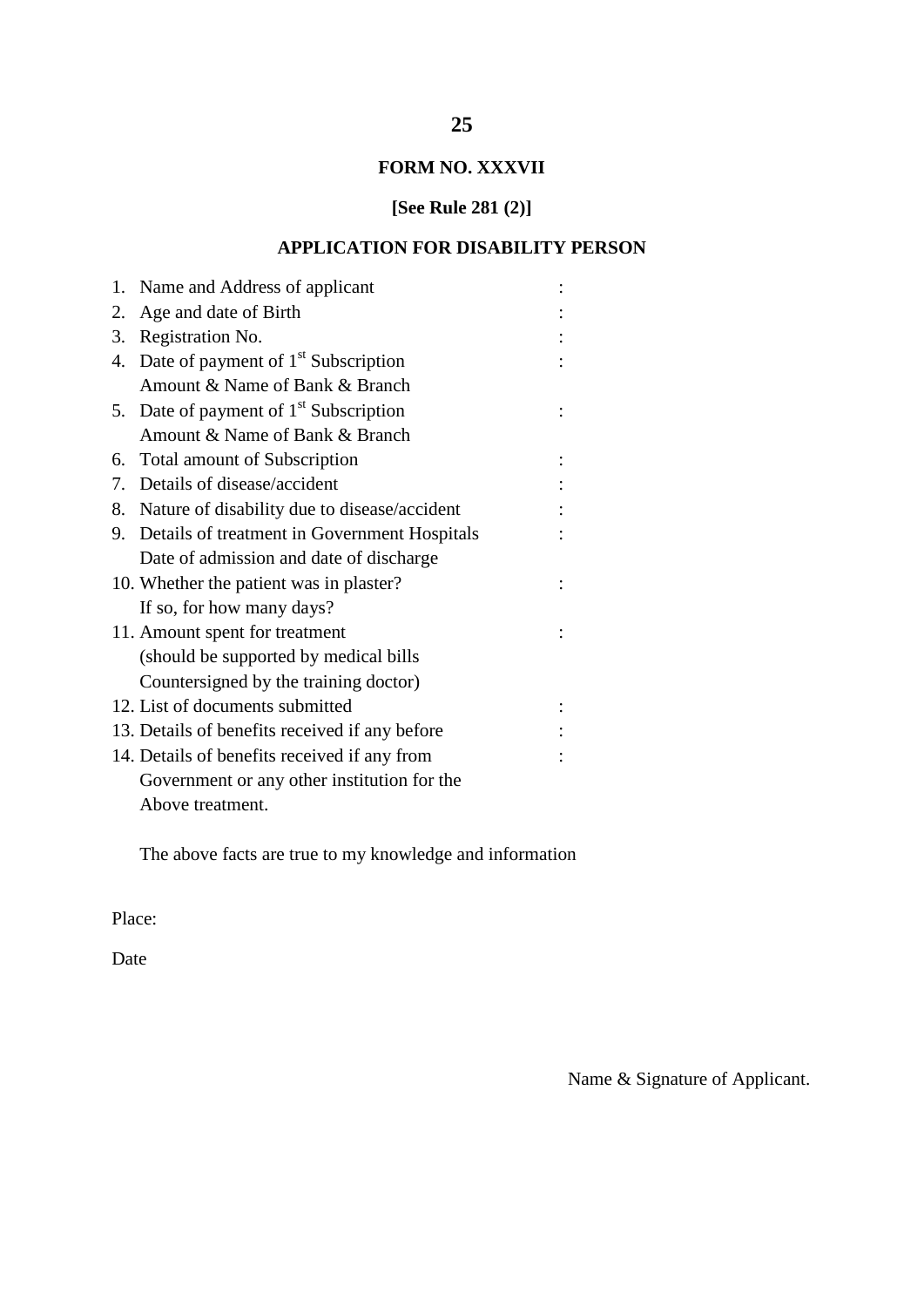## **FORM NO. XXXVIII**

## **[See Rule 282]**

## **APPLICATION FOR INSTRUMENT LOAN**

## **Application No. Fees Rs. 2/-**

| 1.          | Name of the Applicant                            |  |
|-------------|--------------------------------------------------|--|
| $2_{\cdot}$ | Father's/Husband's Name                          |  |
|             | 3. Residential Address                           |  |
| 4.          | Registration No.                                 |  |
| 5.          | Name of bank in which contribution remitted      |  |
| 6.          | Age & Date of Birth                              |  |
| 7.          | Monthly Income                                   |  |
| 8.          | Details of other properties if any owned or      |  |
|             | Possed by the Applicant                          |  |
|             | 9. Details of sureties                           |  |
|             | Name & Address                                   |  |
|             | Occupation & Address                             |  |
|             | Present net monthly income                       |  |
|             | Details of other properties if any owned or      |  |
|             | Possessed by the surety                          |  |
|             | Whether the surety has offered himself           |  |
|             | As surety for any transaction earlier            |  |
|             | If so, the details                               |  |
|             | 10. Whether salary certificate from the employer |  |
|             | Is attached                                      |  |
|             | 11. PARTICULARS OF INSTRUMENTS TO BE PURCHASED   |  |
|             | $(A)$ Description                                |  |
|             | (B) Make                                         |  |
|             | (C) Model                                        |  |
|             | (D) Invoice price (copy enclosed)                |  |
|             | (E) Name & Address of supplier/dealer            |  |
|             | 12. a. Amount of loan applied for                |  |

b. No. of monthly instalments proposed for repayment.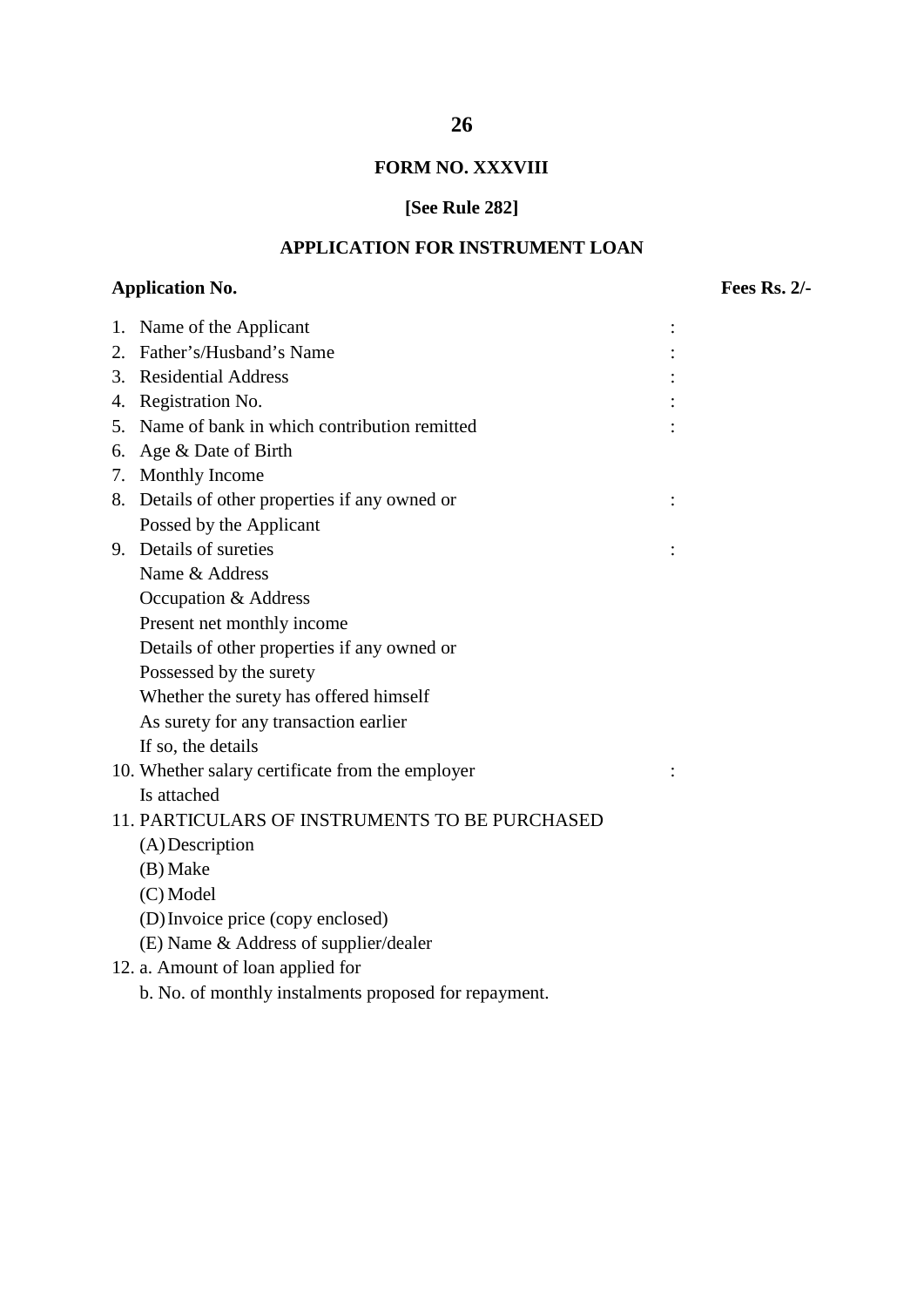#### DECLARATION

- a. I/We confirm that the funds will be used for the stated purpose only and will not be used for speculation and/or anti-social purpose.
- b. I/we understand that the board has the right to recall the funds if they are not used For the stated purposes.
- c. I/we understand that the sanction of the facility is at the discretion of the Board And I/we will execute necessary Security Documents as per the Board's requirement to its satisfaction.

Place:

Date

Signature of Applicant.

Surety 1 Name & Signature.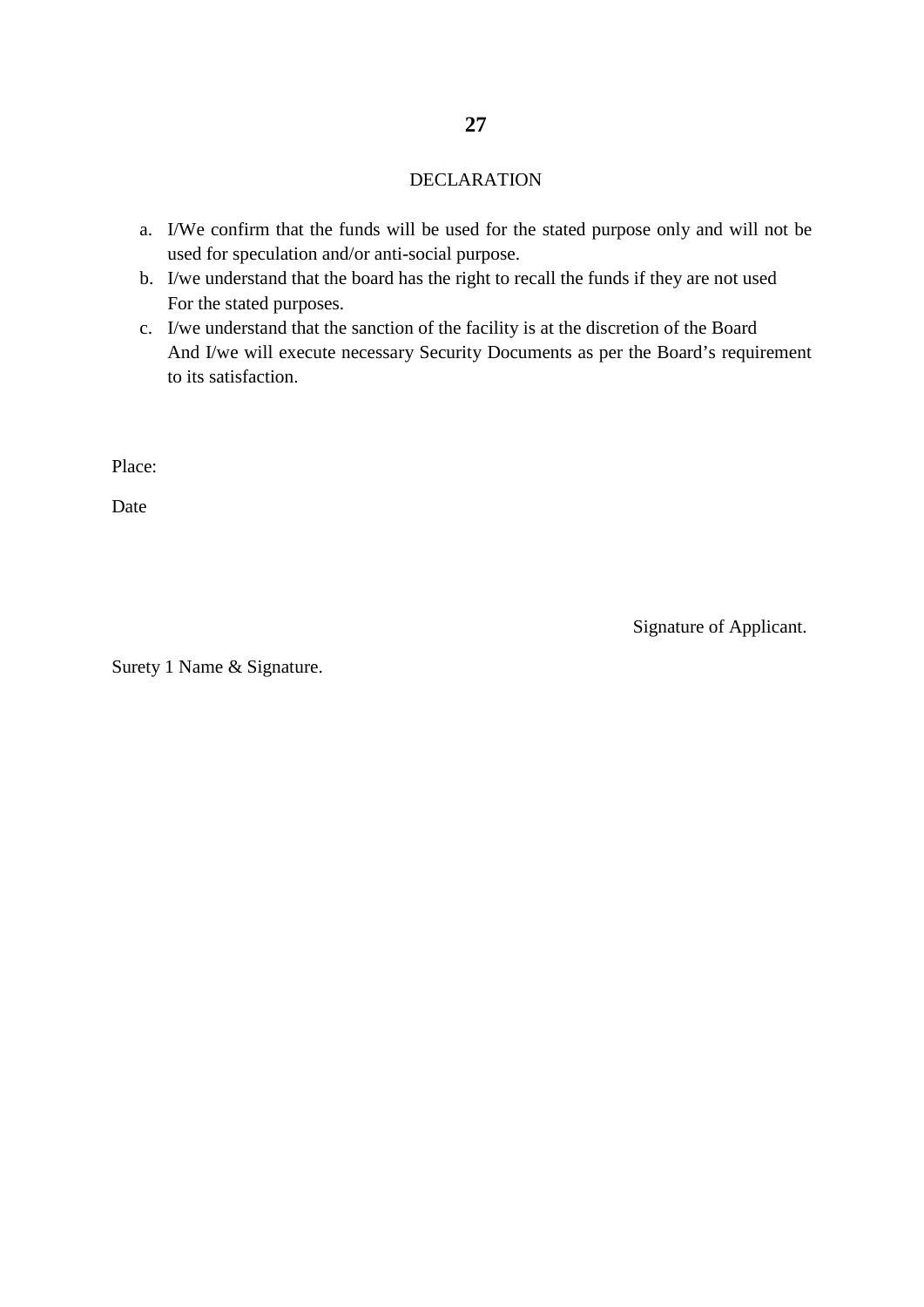# (For Office use only)

| The | application                                                                                 | submitted | by        |
|-----|---------------------------------------------------------------------------------------------|-----------|-----------|
|     |                                                                                             | Employed  | <b>as</b> |
|     |                                                                                             |           |           |
|     |                                                                                             |           |           |
|     | respect of the borrower/surety has been attached along with the underlying by the employer. |           |           |

|                                | amount requested/amount eligible 75 % of the invoice amount to be recovered of     |
|--------------------------------|------------------------------------------------------------------------------------|
|                                |                                                                                    |
|                                | instalment. The last instalment will be the amount outstanding after remittance of |
| of closing of the loan amount. |                                                                                    |

Sanctioned / Rejected

District Executive Officer

Secretary.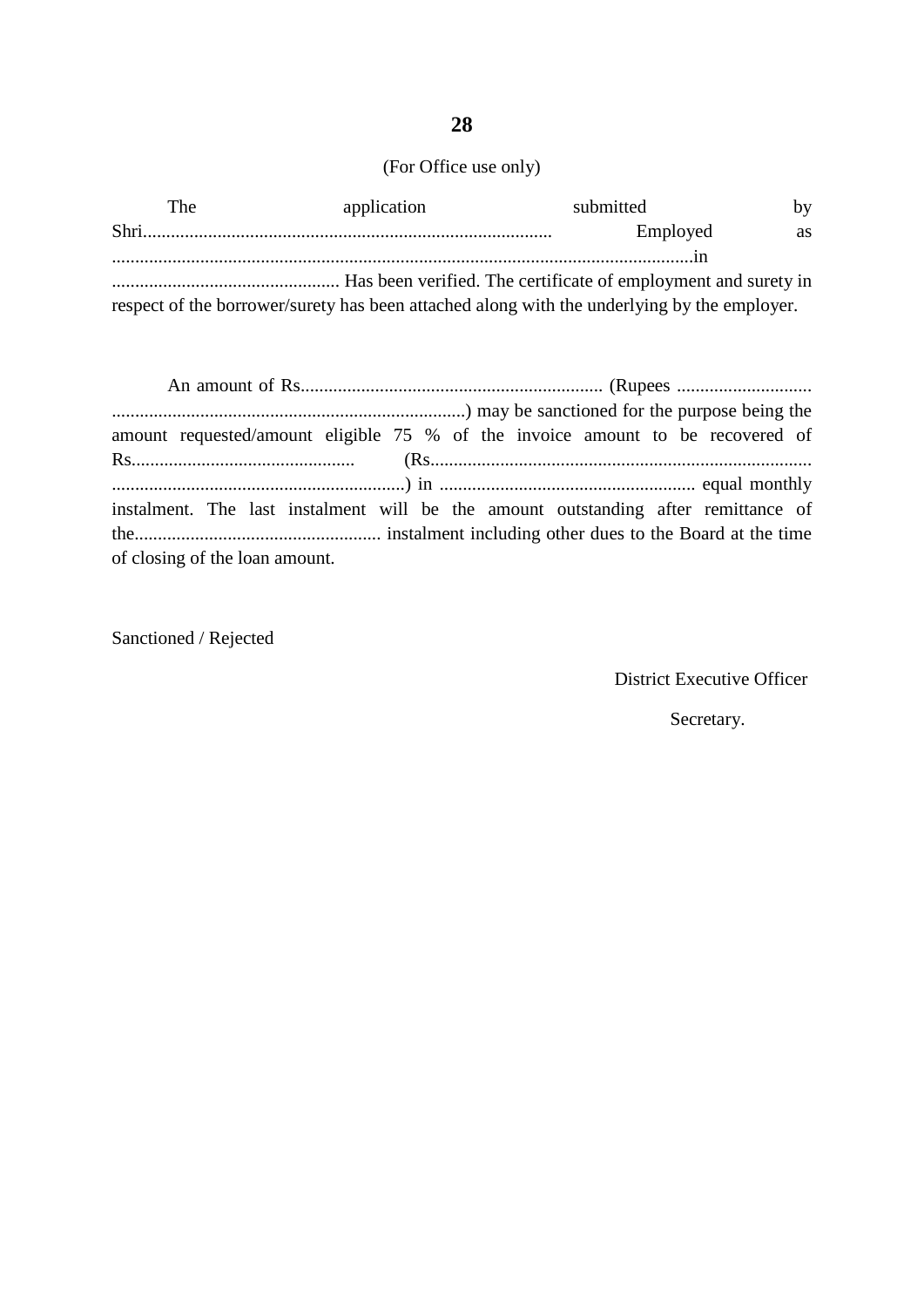## **FORM NO. XXXIX**

**29**

#### **(See Rule 283)**

## **APPLICATION FOR FUNERAL BENEFIT**

|    | 1. Name & Address of Applicant                     |  |
|----|----------------------------------------------------|--|
| 2. | Relationship of Applicant with the worker          |  |
| 3. | Name & Address of Worker                           |  |
| 4. | Registration No.                                   |  |
| 5. | Date of Registration                               |  |
|    | 6. Date of Payment & first subscription            |  |
|    | Amount and Name of Bank Branch                     |  |
|    | 7. Date of payment of last subscription            |  |
|    | Amount and Name of Bank Branch                     |  |
|    | 8. Duration of membership                          |  |
|    | 9. Whether membership was live                     |  |
|    | 10. Date of death of the workers                   |  |
|    | 11. Reason for death                               |  |
|    | 12. Whether applicant is the nominee of the worker |  |
|    | 13. If not, whether the applicant has submitted    |  |
|    | Dependence certificate                             |  |
|    | 14. Name, age & date of birth of the nominee       |  |
|    | 15. I nominees are minor, name of guardian and     |  |
|    | His relationship with the children                 |  |
|    | 16. Whether consent letters from other nominees    |  |
|    | Submitted? (Where the No. of nominees is           |  |
|    | More than one)                                     |  |
|    | 17. Whether certificate of guardianship submitted  |  |
|    | By the minor children                              |  |
|    | 18. Amount of benefit, applied for                 |  |

The above facts are true to my best of knowledge and information

Place:

Date

Name & Signature of Applicant.

.............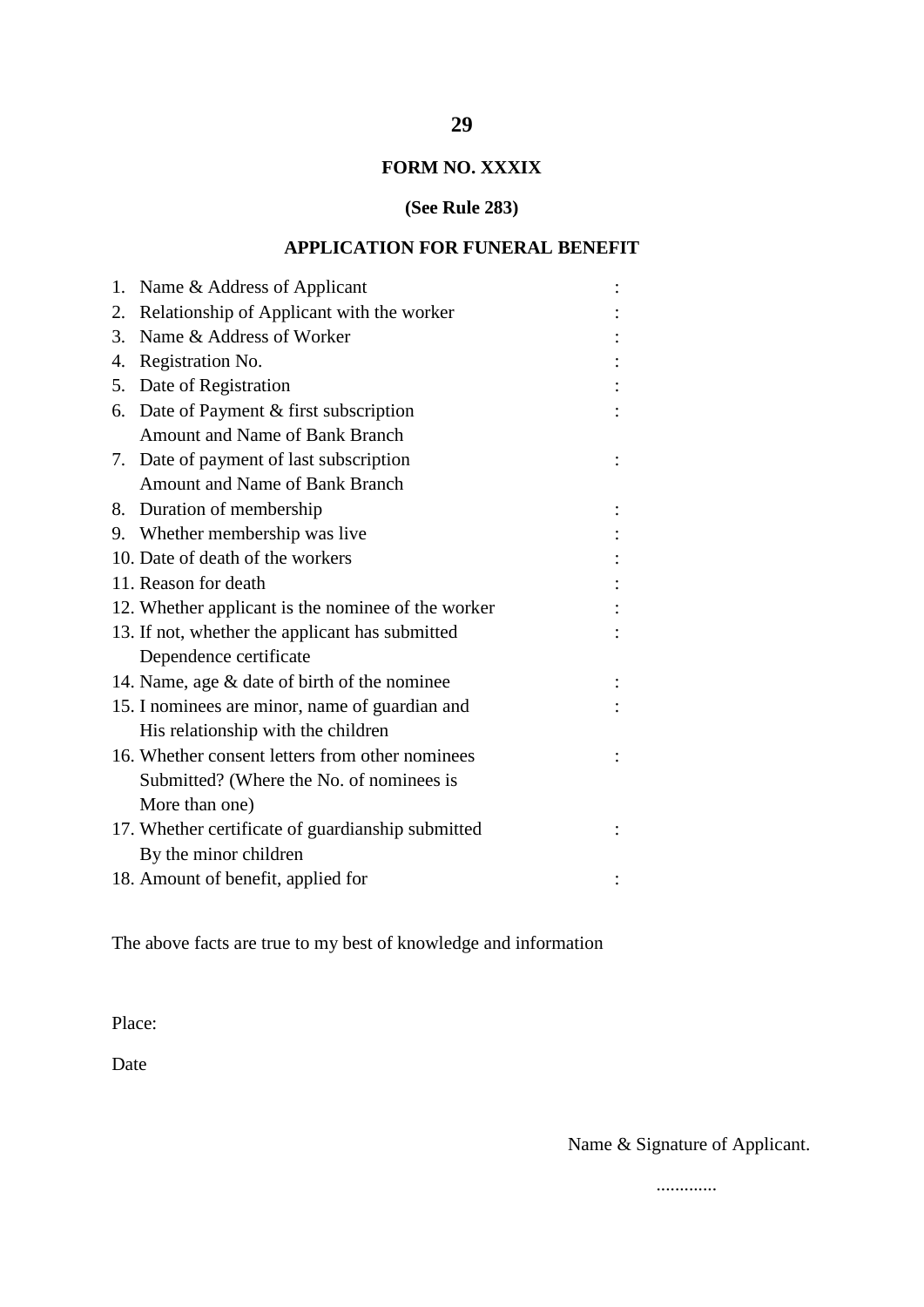## **FORM NO. XL**

## **[See Rule 284 (2)]**

## **APPLICATION FOR DEATH BENEFIT**

| 1. Name & Address of Applicant                |  |
|-----------------------------------------------|--|
| 2. Relationship with worker                   |  |
| 3. Name & Address of Worker                   |  |
| 4. Registration No.                           |  |
| 5. Age & Date of Birth                        |  |
| 6. Worker whether married                     |  |
| 7. Nature of Death                            |  |
| (Give details)                                |  |
| 8. Details of documents submitted             |  |
| 9. Amount of financial assistance applied for |  |

The above details are true to my best of knowledge and information

Place:

Date

Name & Signature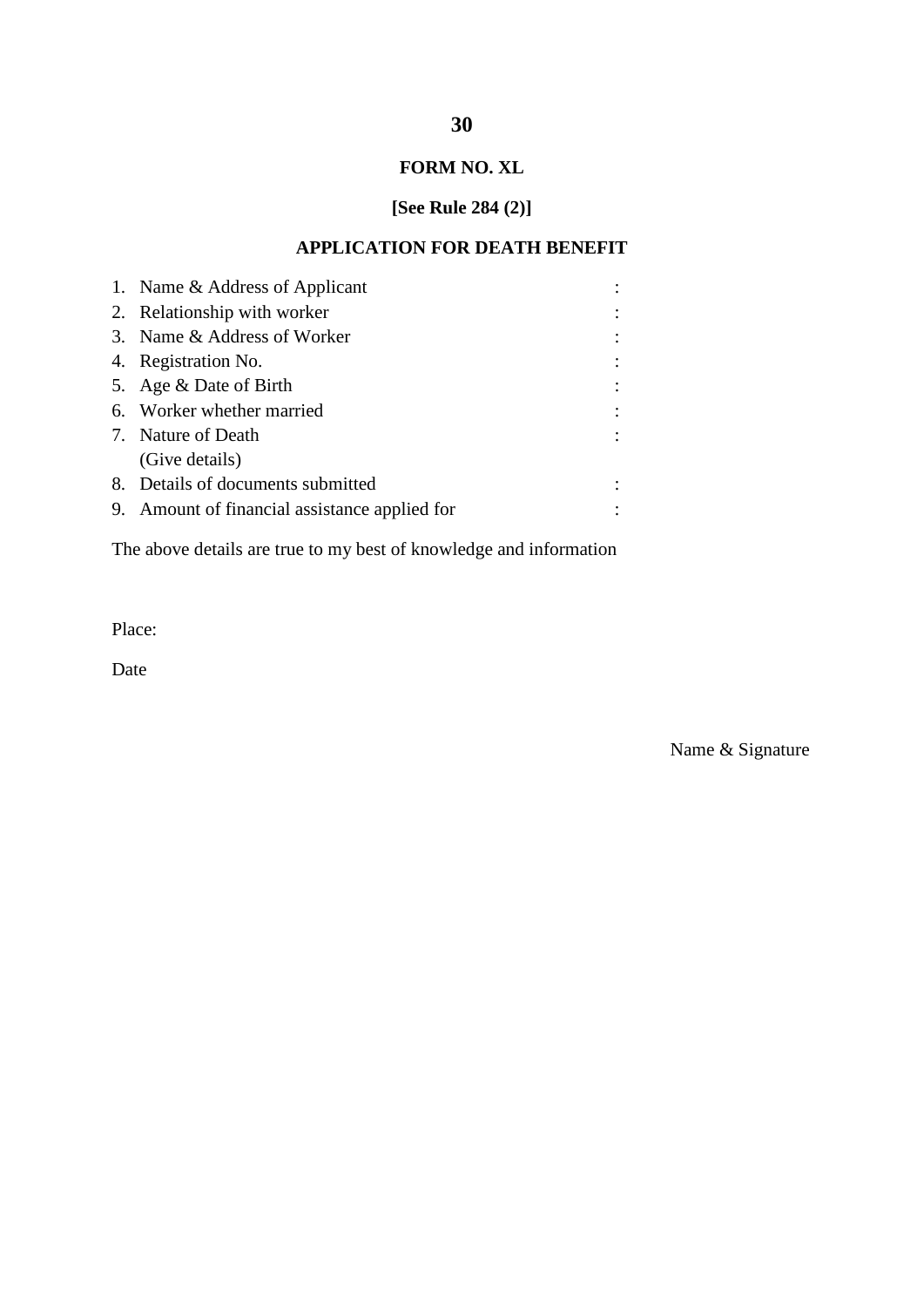## **FORM NO. XLI**

#### **[See Rule 284 (5)]**

#### **REGISTRATION OF DEATH BENEFIT**

Sl. No. Date of receipt of application Name & Register No. of workers Period of remittance Date of Birth Order No & Date Name & Address of nominee with Relationship of Death Benefit Refund of amount Total Initial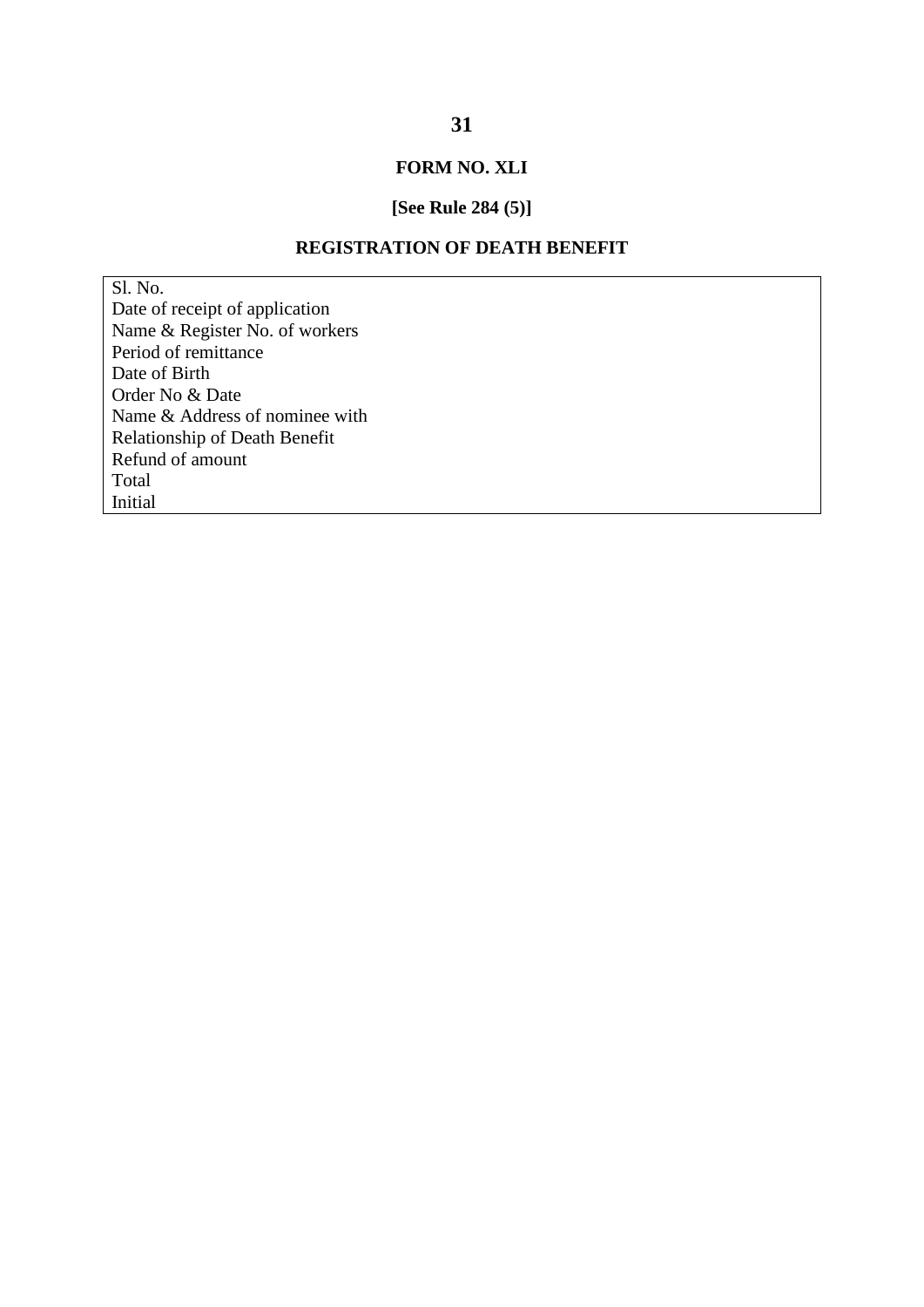#### **32**

#### **FORM NO. XLII**

#### **[See Rule 285]**

#### **APPLICATION FOR CASH AWARD**

|    | Name of Examination passed                   |                                  |                      |
|----|----------------------------------------------|----------------------------------|----------------------|
|    | 1. Name of Student                           |                                  | Female/Male          |
|    | 2. Address                                   |                                  |                      |
|    | 3. Name & Address of School                  |                                  |                      |
|    | 4. Year of Study                             | :Month & Year of Registration No |                      |
|    |                                              | Passing of Exam:                 |                      |
|    | 5. Age & Date of Birth                       |                                  |                      |
| 6. | Whether SC/ST                                |                                  |                      |
| 7. | Marks obtained in the                        |                                  |                      |
|    | Examination                                  |                                  |                      |
|    | Subject                                      | Mark obtained                    | <b>Maximum Marks</b> |
|    | Total                                        |                                  |                      |
| 8. | Name of Parent                               |                                  |                      |
| 9. | Address                                      |                                  |                      |
|    | 10. Regn. No. in the $K.B.O.C.W.W.$ :        |                                  |                      |
|    | Board                                        |                                  |                      |
|    | 11. Date of payment of first<br>subscription |                                  |                      |

The facts mentions above are true to the best of knowledge.

Place:

Date: Signature of the Student

#### **Affidavit of the Parent**

I,..................................................................(Name & Address) am a member of Meghalaya Building and Other Construction Workers' Welfare Board and my Registration No. is .................................................................. Shri/Kum...............................................................is my son/daughter. The facts mentioned in the application are true, if they found to be not true later, all the money received from the Board this account will be remitted back. I hereby agree that the decision taken by the Secretary in this regard will be fine.

Place:

Date: Signature of the Parent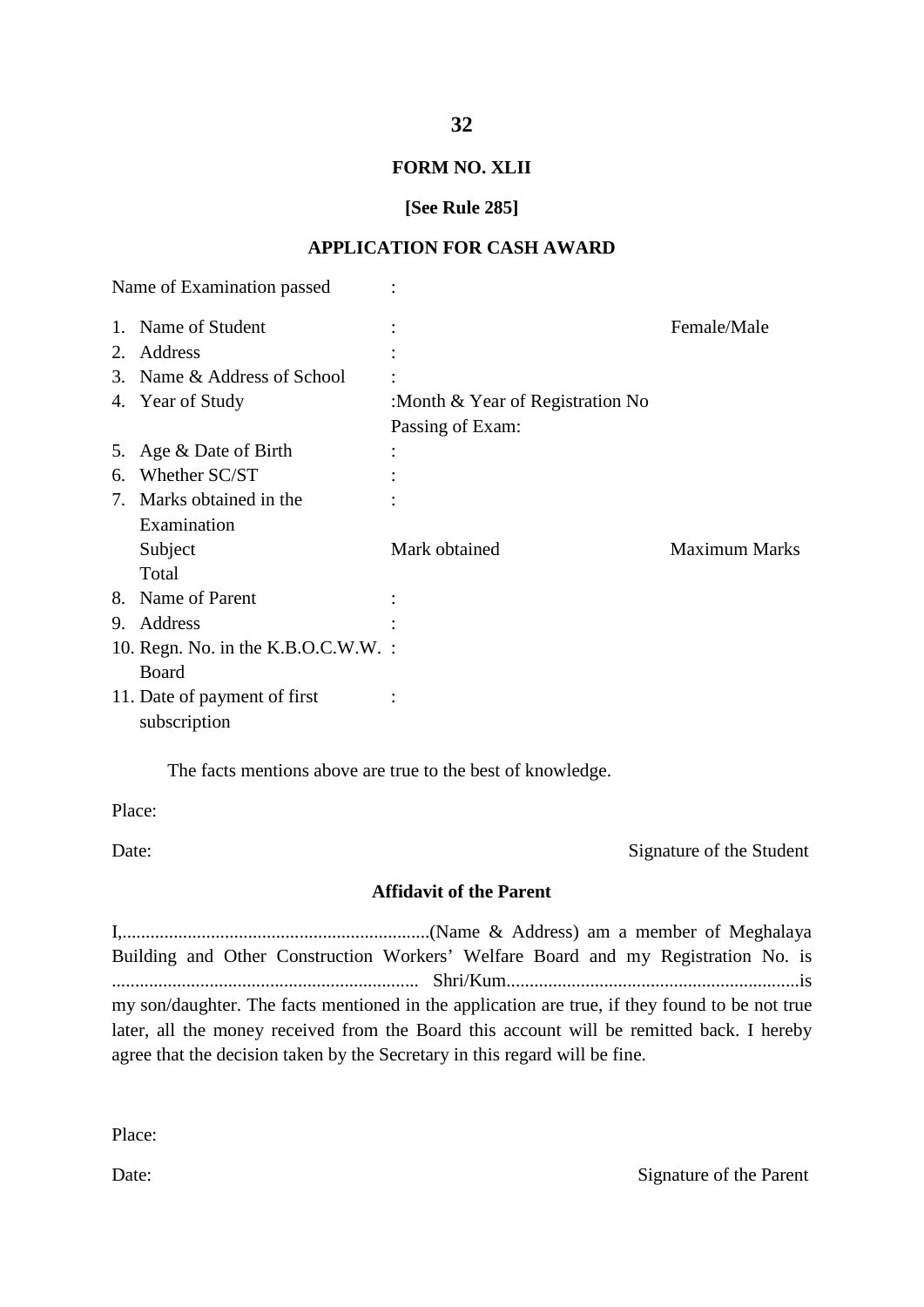## **FORM NO. XLIII**

## **[See Rule 287]**

## **APPLICATION FOR MEDICAL BENEFIT**

| 1. | Name & Address of applicant              |  |
|----|------------------------------------------|--|
|    | 2. Age and Date of Birth                 |  |
|    | 3. Registration No.                      |  |
|    | 4. Date of payment of $1st$ subscription |  |
|    | Amount & Name of Bank                    |  |
| 5. | Date of payment of last subscription     |  |
|    | 6. Total amount remitted                 |  |
|    | 7. Details regarding disease/surgery     |  |
| 8. | Disability if any, due to disease or     |  |
|    | surgery                                  |  |
|    | 9. Period of treatment as inpatient in   |  |
|    | Government                               |  |
|    | Hospitals (date of admission in the      |  |
|    | hospital and Date of discharge)          |  |
|    | 10. List of documents submitted          |  |
|    | 11. Details of medical benefits received |  |
|    | if any before                            |  |

The facts mentioned above are true to the best of knowledge.

Place:

Name & Address of applicant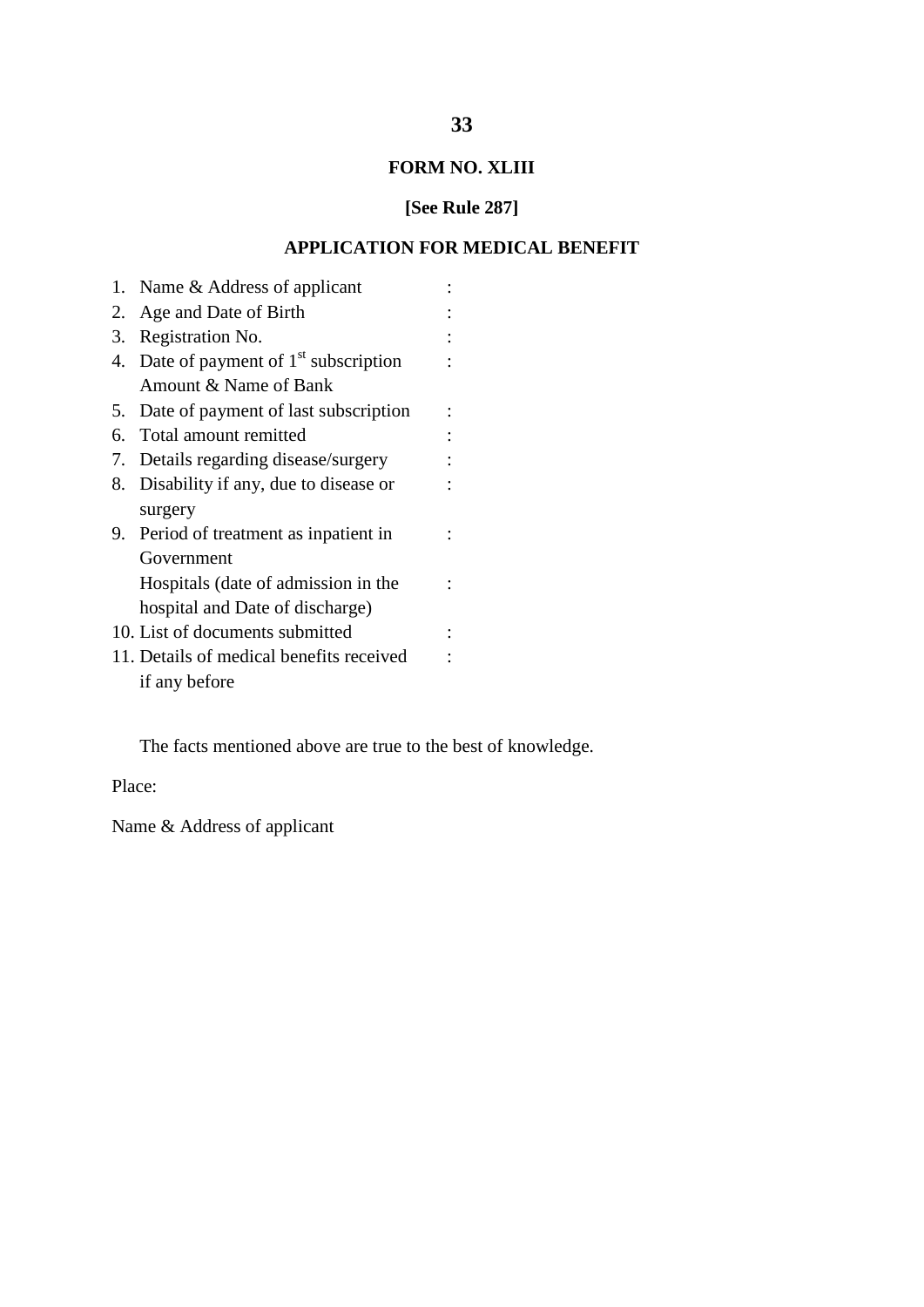#### **FORM NO. XLIV**

#### **[See Rule 288]**

#### **APPLICATION FOR EDUCATION SCHOLARSHIP**

| Name of Course |  |
|----------------|--|
|----------------|--|

|                      | 1. Name of Student                               |             |               |               |                                                                                 |
|----------------------|--------------------------------------------------|-------------|---------------|---------------|---------------------------------------------------------------------------------|
| 2.                   | Male/Female                                      |             |               |               |                                                                                 |
|                      | 3. (a) $SC/ST$                                   |             |               |               |                                                                                 |
|                      | (b) Whether proof is attached                    |             |               |               |                                                                                 |
|                      | 4. Name of College & affiliated                  |             |               |               |                                                                                 |
|                      | University/Board                                 |             |               |               |                                                                                 |
|                      | 5. Name & Year of Course                         |             |               |               |                                                                                 |
|                      | 6. Date of admission to the course               |             |               |               |                                                                                 |
| 7.                   | Age & Date of birth of the Student               |             |               |               |                                                                                 |
|                      | 8. Detail of qualifying examination passed       |             |               |               |                                                                                 |
|                      | Name of Exam                                     | Board/State |               |               | Name of affiliated University Month & Year of passing<br>qualifying examination |
|                      | 9. Marks scored in the qualifying<br>Examination |             |               | Maximum marks |                                                                                 |
|                      | Marks scored<br>Subject                          |             | Maximum marks |               | Percentage                                                                      |
|                      | <b>Total marks</b>                               |             |               |               |                                                                                 |
|                      | 10. (a) Name of parent of application            |             |               |               |                                                                                 |
| (b) Registration No. |                                                  |             |               |               |                                                                                 |
|                      | (c) Date of payment of first subscription        |             |               |               |                                                                                 |
|                      | (d) Date of payment of last subscription         |             |               |               |                                                                                 |
|                      | (e) No. of Instalments paid                      |             |               |               |                                                                                 |
|                      | Total subscription paid                          |             |               |               |                                                                                 |
|                      | (f) Permanent address                            |             |               |               |                                                                                 |
|                      | (g) Has the membership been received             |             | : Yes/No      |               |                                                                                 |
|                      | Is so, period of revival                         |             |               |               |                                                                                 |

The facts mentioned above are true to my knowledge. If selected for the scholarship, I promise that I will abide by the condition stipulated in the scheme............................................

Place:

Date:

Name & Signature of the student.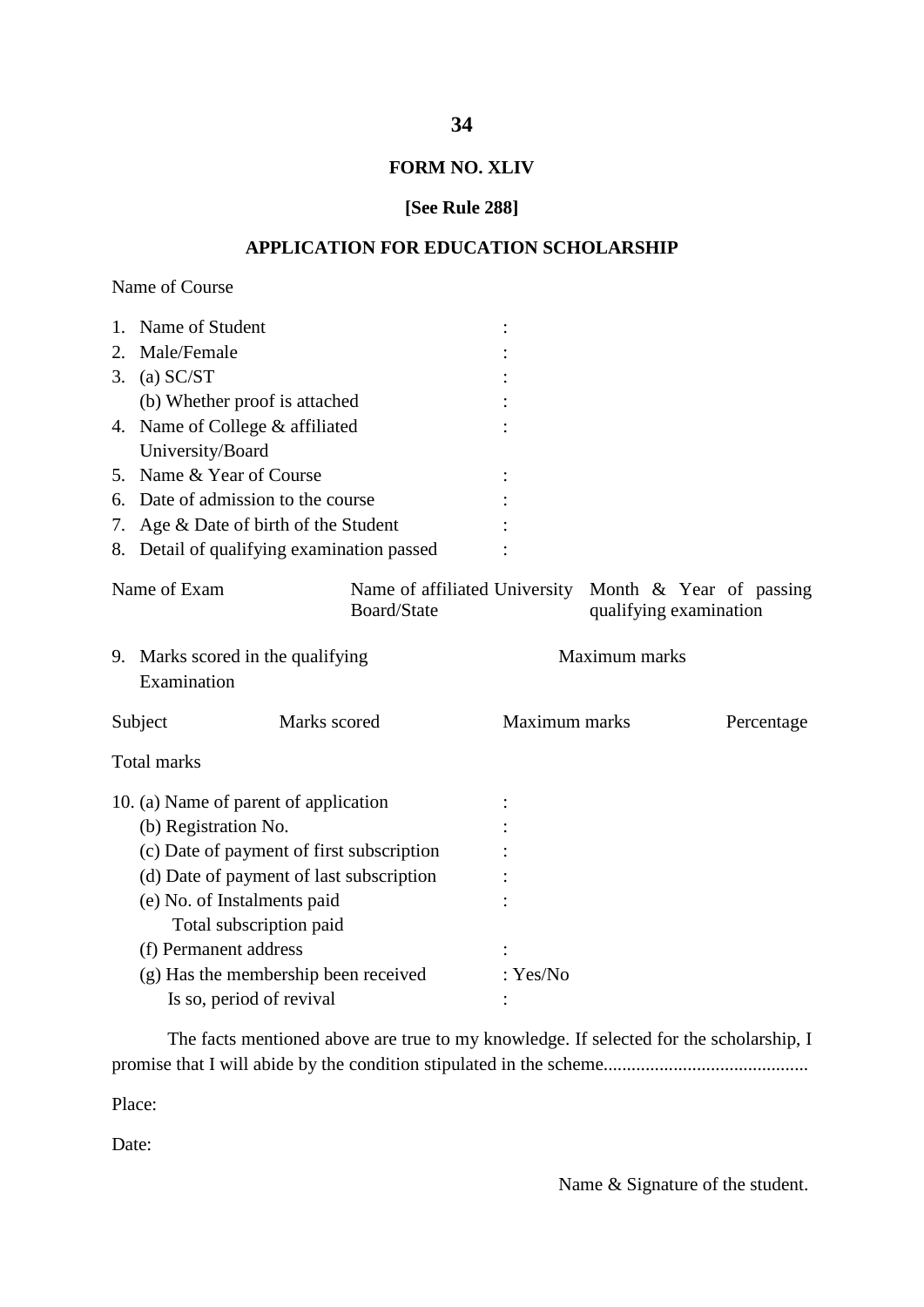## **FORM NO. XLV**

# **[See Rule 289]**

## **APPLICATION FOR MARRIAGE ASSISTANCE**

| 1. | Name of applicant                                                      |  |  |
|----|------------------------------------------------------------------------|--|--|
| 2. | Address                                                                |  |  |
| 3. | Registration No.                                                       |  |  |
|    | 4. Age & Date of birth                                                 |  |  |
|    | 5. Date of payment of $1st$ subscription                               |  |  |
|    | Amount & Name of bank and branch                                       |  |  |
| 6. | Date of payment of last subscription                                   |  |  |
|    | Amount & Name of bank and branch                                       |  |  |
|    | 7. Duration of membership                                              |  |  |
|    | 8. Is membership live                                                  |  |  |
|    | 9. If application is for marriage of                                   |  |  |
|    | Son/Daughter                                                           |  |  |
|    | (a) Whether husband or wife, a                                         |  |  |
|    | Member of this Board                                                   |  |  |
|    | (b) If so, has she/he applied                                          |  |  |
|    | For the financial assistance                                           |  |  |
|    | (c) Date of birth of the son/daughter                                  |  |  |
|    | Who is getting                                                         |  |  |
|    | (d) Address of the bride or                                            |  |  |
|    | Bridegroom of the son/daughter                                         |  |  |
|    | (e) Date & No. of the marriage                                         |  |  |
|    | (f) Date $&$ No. of the certificate of                                 |  |  |
|    | Marriage name and address of the                                       |  |  |
|    | Authority who issued the certificate                                   |  |  |
|    | (g) Have you applied for financial assistance                          |  |  |
|    | for the marriage of any other son/                                     |  |  |
|    | daughter, if so, details of the same                                   |  |  |
|    |                                                                        |  |  |
|    | 10. If application is for the marriage of self (for women worker only) |  |  |
|    | (a) Name and address of husband/                                       |  |  |
|    | <b>Bridegroom</b>                                                      |  |  |
|    | (b) Date & place of marriage                                           |  |  |
|    | (c) No. & Date of Marriage certificate                                 |  |  |
|    | Name of authority who issued the                                       |  |  |
|    | Certificate                                                            |  |  |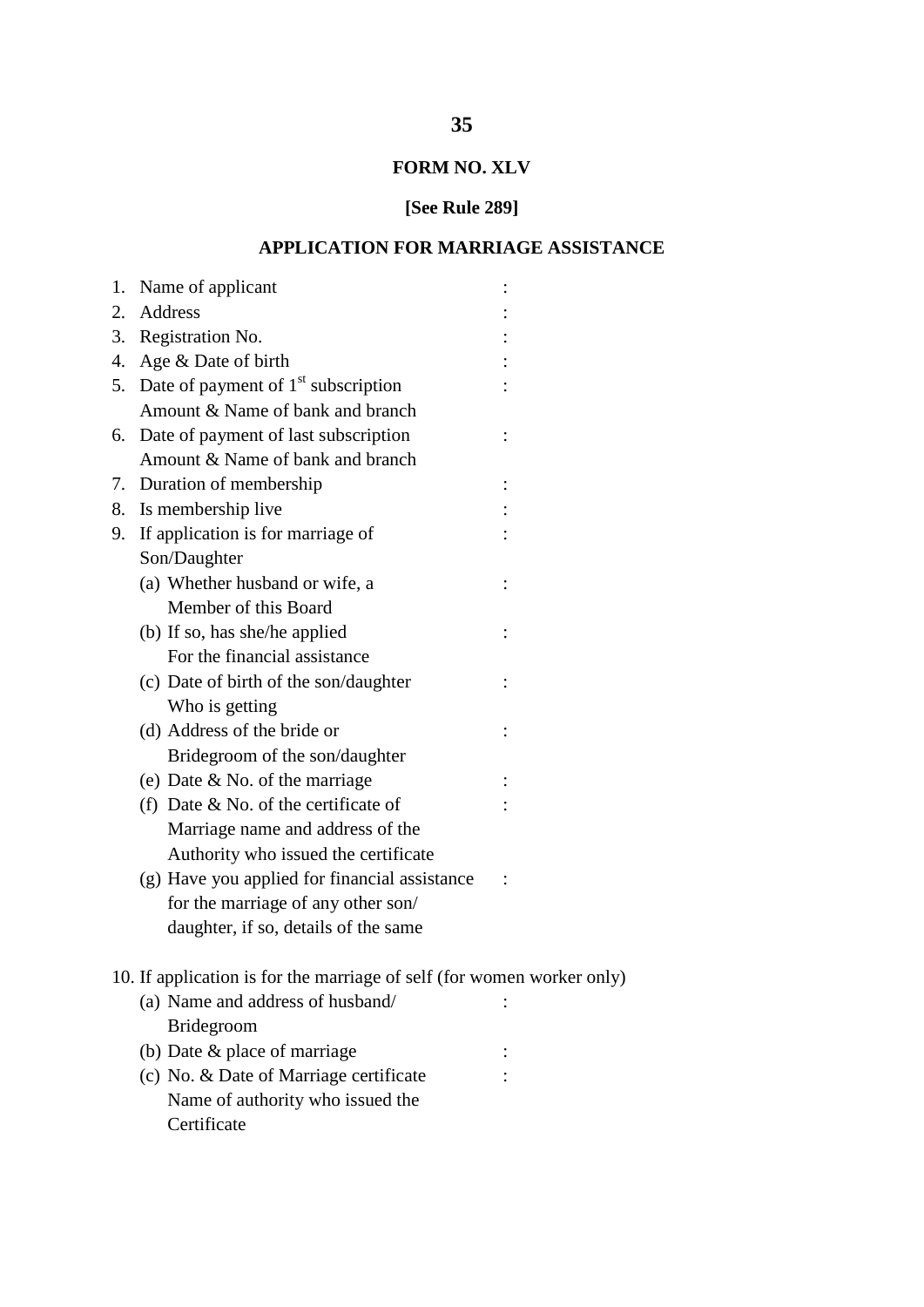## **36**

11. Are you in receipt of any financial : Assistance for the purpose from Government of any other institution

The above facts are true to the best of my knowledge and information.

Place:

Date:

Name & Signature of the Applicant.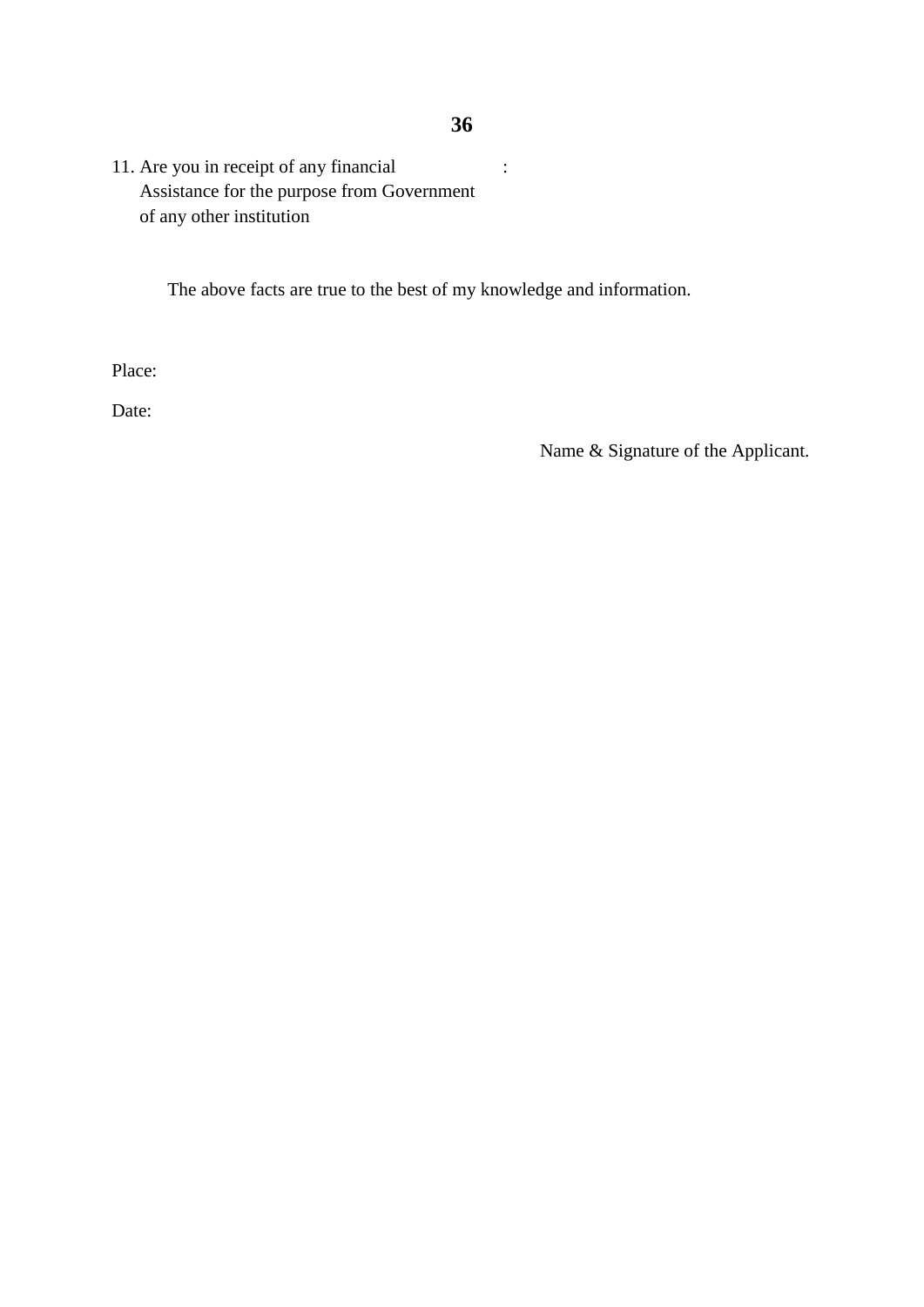# **37**

## **FORM NO. XLVI**

## **[See Rule 290]**

## **APPLICATION FOR FAMILY PENSION**

|    | 1. Name and Address of applicant           |  |
|----|--------------------------------------------|--|
| 2. | Address of the pensioner/worker            |  |
|    | 3. Relationship with worker                |  |
| 4. | date of death of the worker                |  |
| 5. | Monthly pension received by the worker     |  |
| 6. | Whether applicant is receiving pension     |  |
|    | From Government/Semi Government            |  |
|    | Or any other institution?                  |  |
|    | If yes, details thereof.                   |  |
| 7. | Whether applicant is receiving salary from |  |
|    | Government/Semi Government/Private         |  |
|    | Institution?                               |  |
|    | If yes, details thereof                    |  |
|    | 8. List of documents submitted             |  |

The above facts are true to the best of my knowledge and information.

Place:

Date:

Name & Signature of the Applicant.

.............